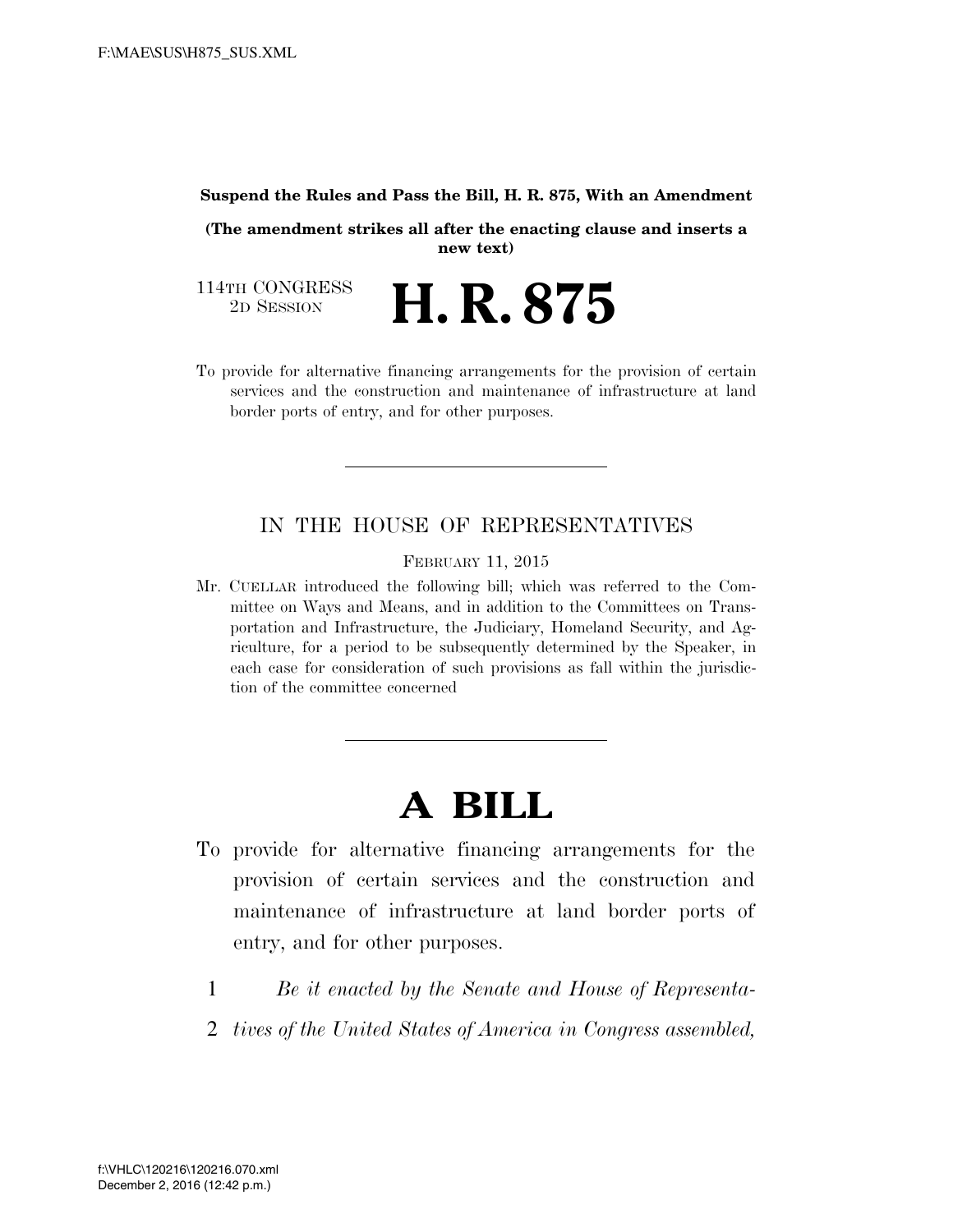### **SECTION 1. SHORT TITLE.**

 This Act may be cited as the ''Cross-Border Trade Enhancement Act of 2016''.

### **SEC. 2. PUBLIC-PRIVATE PARTNERSHIPS.**

 (a) IN GENERAL.—Title IV of the Homeland Secu- rity Act of 2002 (6 U.S.C. 202 et seq.) is amended by adding at the end the following:

## **''Subtitle G—U.S. Customs and Bor-**

## **der Protection Public Private Partnerships**

**''SEC. 481. FEE AGREEMENTS FOR CERTAIN SERVICES AT** 

### **PORTS OF ENTRY.**

 ''(a) IN GENERAL.—Notwithstanding section 13031(e) of the Consolidated Omnibus Budget Reconcili- ation Act of 1985 (19 U.S.C. 58c(e)) and section 451 of the Tariff Act of 1930 (19 U.S.C. 1451), the Commis- sioner of U.S. Customs and Border Protection, upon the request of any entity, may enter into a fee agreement with such entity under which—

20 "(1) U.S. Customs and Border Protection shall provide services described in subsection (b) at a United States port of entry or any other facility at which U.S. Customs and Border Protection provides or will provide such services;

 "(2) such entity shall remit to U.S. Customs and Border Protection a fee imposed under sub-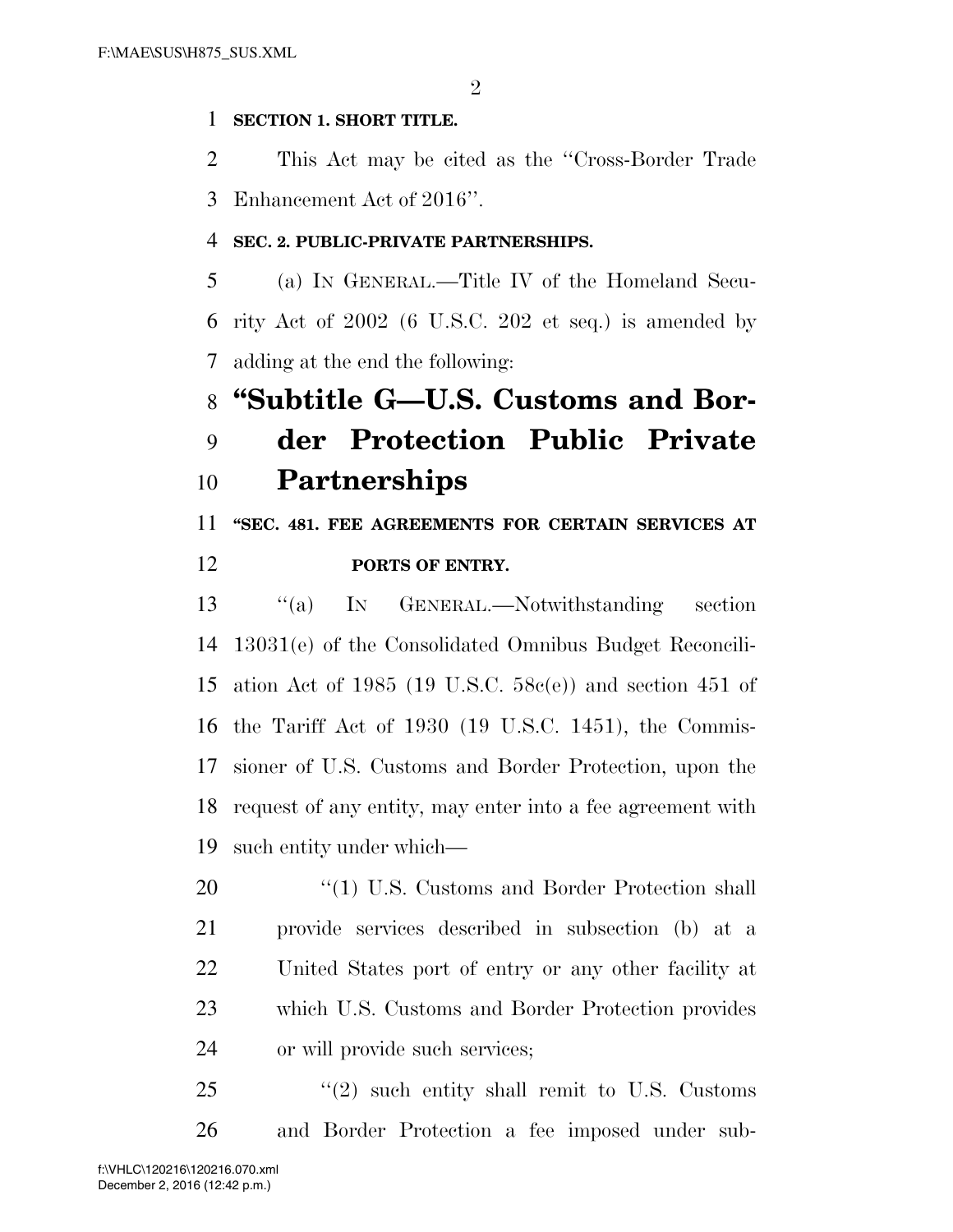section (h) in an amount equal to the full costs that are incurred or will be incurred in providing such services; and

4 "(3) if space is provided by such entity, each facility at which U.S. Customs and Border Protec- tion services are performed shall be maintained and equipped by such entity, without cost to the Federal Government, in accordance with U.S. Customs and Border Protection specifications.

 ''(b) SERVICES DESCRIBED.—The services described in this subsection are any activities of any employee or Office of Field Operations contractor of U.S. Customs and Border Protection (except employees of the U.S. Border Patrol, as established under section 411(e)) pertaining to, or in support of, customs, agricultural processing, border security, or immigration inspection-related matters at a port of entry or any other facility at which U.S. Customs and Border Protection provides or will provide services. 19 "(c) MODIFICATION OF PRIOR AGREEMENTS.—The Commissioner of U.S. Customs and Border Protection, at the request of an entity who has previously entered into an agreement with U.S. Customs and Border Protection for the reimbursement of fees in effect on the date of en- actment of this section, may modify such agreement to implement any provisions of this section.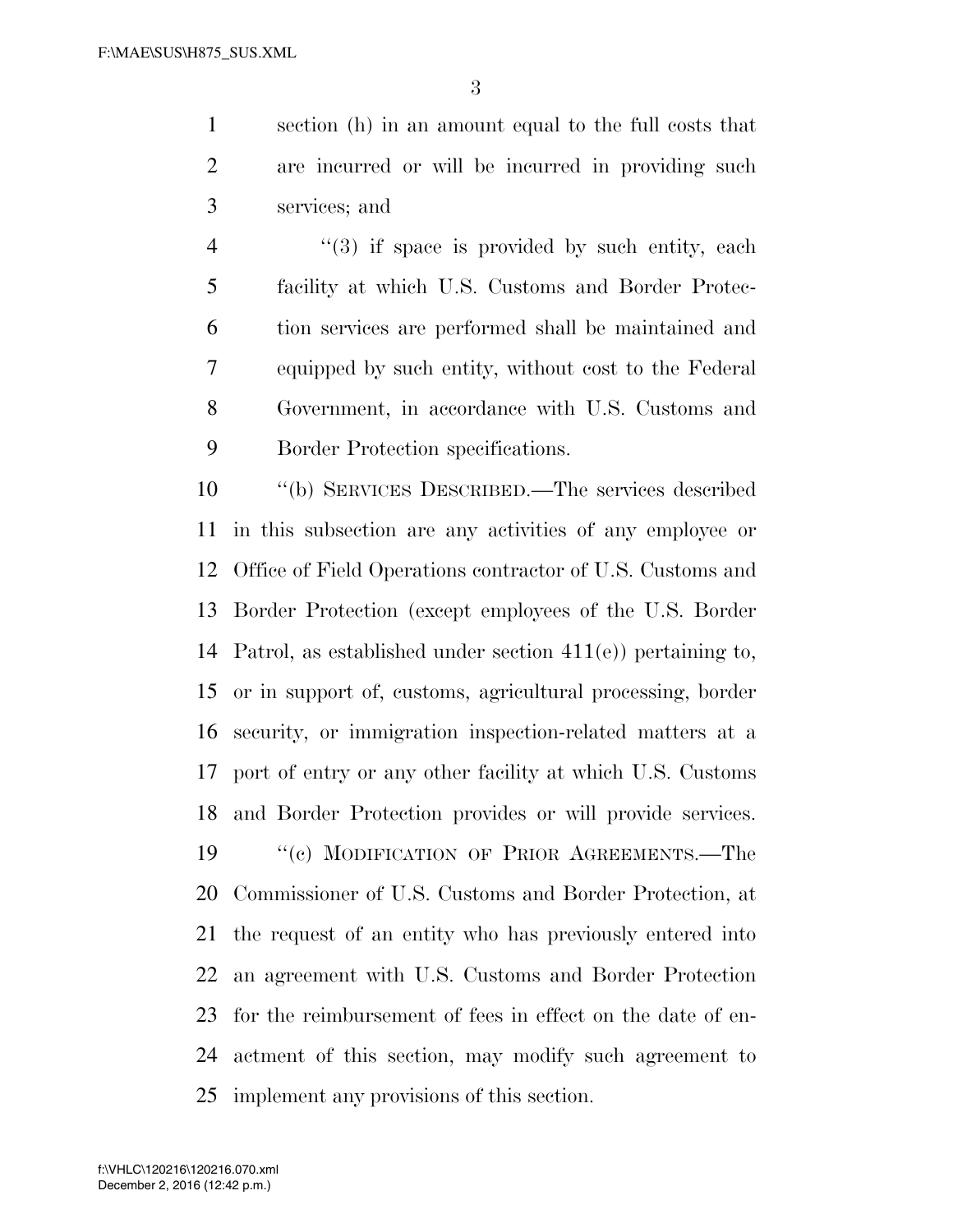| 1              | $``$ (d) LIMITATIONS.—                            |
|----------------|---------------------------------------------------|
| $\overline{2}$ | ``(1)<br>IMPACTS OF SERVICES.-The Commis-         |
| 3              | sioner of U.S. Customs and Border Protection—     |
| $\overline{4}$ | $\lq\lq$ may enter into fee agreements under      |
| 5              | this section only for services that—              |
| 6              | "(i) will increase or enhance the oper-           |
| 7              | ational capacity of U.S. Customs and Bor-         |
| 8              | der Protection based on available staffing        |
| 9              | and workload; and                                 |
| 10             | "(ii) will not shift the cost of services         |
| 11             | funded in any appropriations Act, or pro-         |
| 12             | vided from any account in the Treasury of         |
| 13             | the United States derived by the collection       |
| 14             | of fees, to entities under this Act; and          |
| 15             | "(B) may not enter into a fee agreement           |
| 16             | under this section if such agreement would un-    |
| 17             | duly and permanently impact services funded in    |
| 18             | any appropriations Act, or provided from any      |
| 19             | account in the Treasury of the United States,     |
| 20             | derived by the collection of fees.                |
| 21             | "(2) NUMBER.—There shall be no limit to the       |
| <u>22</u>      | number of fee agreements that the Commissioner of |
| 23             | U.S. Customs and Border Protection may enter into |
| 24             | under this section.                               |
| 25             | "(e) AIR PORTS OF ENTRY.—                         |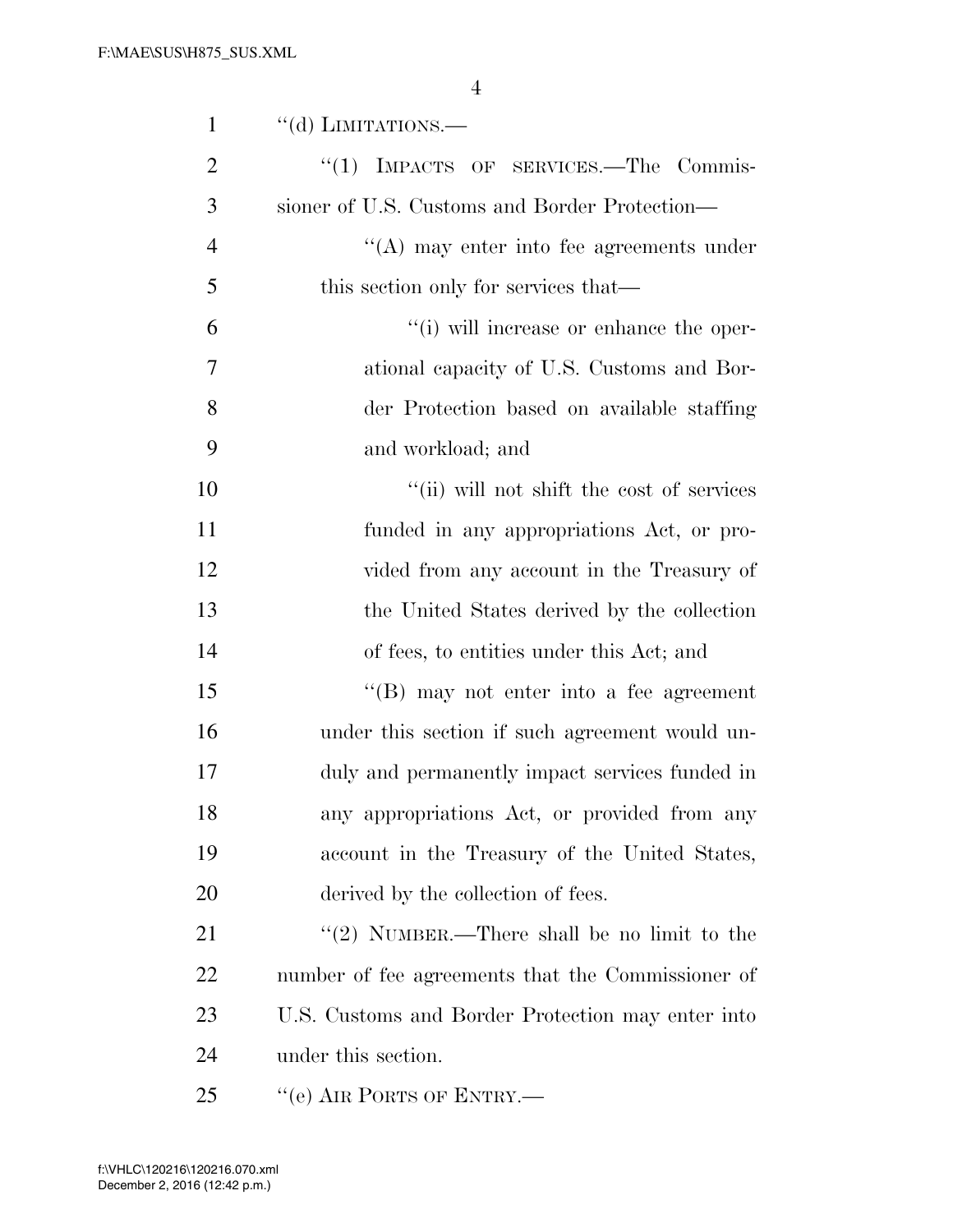| $\mathbf{1}$   | "(1) FEE AGREEMENT.—Except as otherwise                 |
|----------------|---------------------------------------------------------|
| $\overline{2}$ | provided in this subsection, a fee agreement for U.S.   |
| 3              | Customs and Border Protection services at an air        |
| $\overline{4}$ | port of entry may only provide for the payment of       |
| 5              | overtime costs of U.S. Customs and Border Protec-       |
| 6              | tion officers and salaries and expenses of U.S. Cus-    |
| 7              | toms and Border Protection employees to support         |
| 8              | U.S. Customs and Border Protection officers in per-     |
| 9              | forming services described in subsection (b).           |
| 10             | "(2) SMALL AIRPORTS.—Notwithstanding para-              |
| 11             | graph (1), U.S. Customs and Border Protection may       |
| 12             | receive reimbursement in addition to overtime costs     |
| 13             | if the fee agreement is for services at an air port of  |
| 14             | entry that has fewer than 100,000 arriving inter-       |
| 15             | national passengers annually.                           |
| 16             | "(3) COVERED SERVICES.—In addition to costs             |
| 17             | described in paragraph $(1)$ , a fee agreement for U.S. |
| 18             | Customs and Border Protection services at an air        |
| 19             | port of entry referred to in paragraph (2) may pro-     |
| 20             | vide for the reimbursement of—                          |
| 21             | $\lq\lq$ salaries and expenses of not more              |
| 22             | than 5 full-time equivalent U.S. Customs and            |
| 23             | Border Protection Officers beyond the number            |
| 24             | of such officers assigned to the port of entry on       |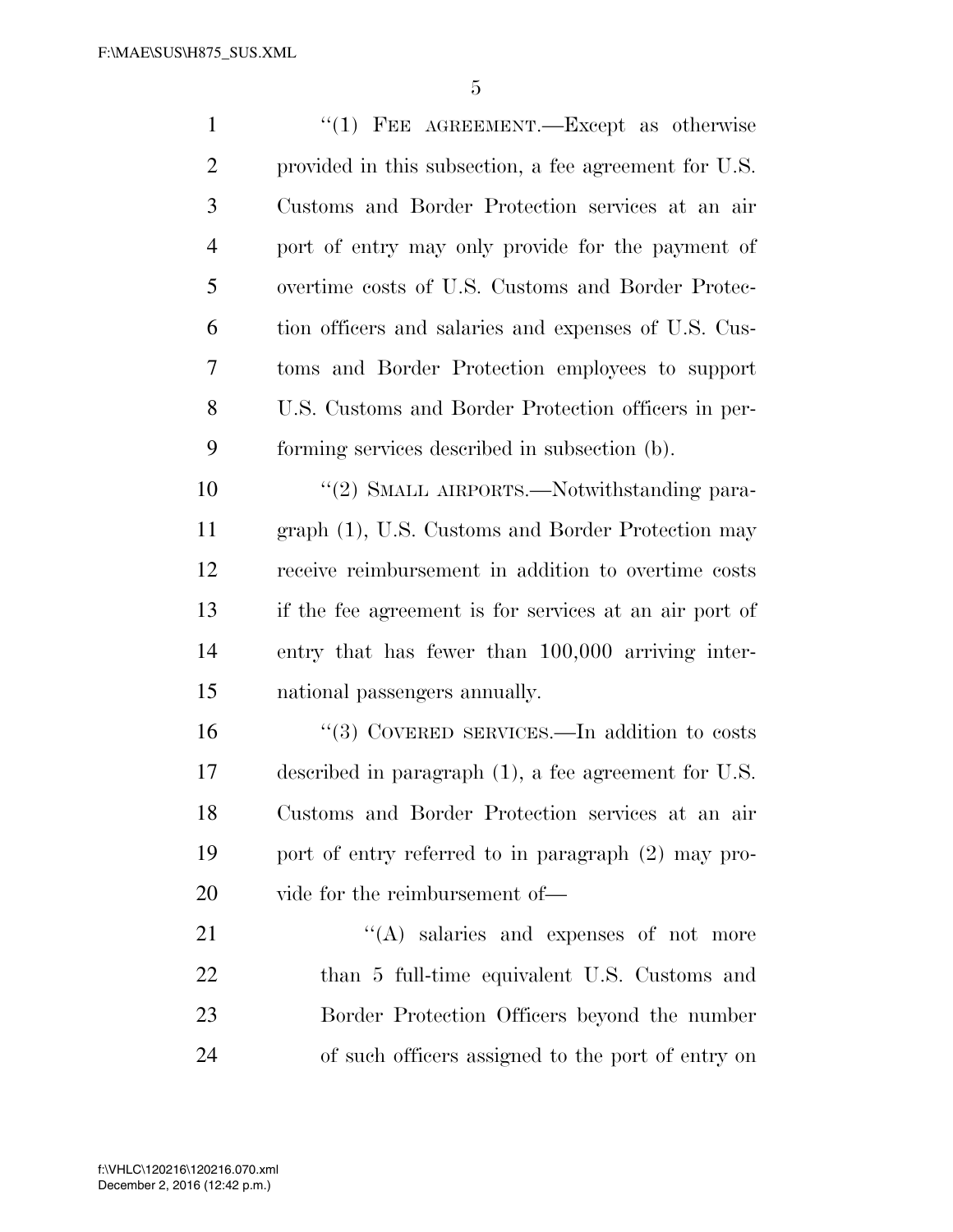| $\mathbf{1}$   | the date on which the fee agreement was                  |
|----------------|----------------------------------------------------------|
| $\overline{2}$ | signed;                                                  |
| 3              | $\lq\lq$ (B) salaries and expenses of employees of       |
| $\overline{4}$ | U.S. Customs and Border Protection, other                |
| 5              | than the officers referred to in subparagraph            |
| 6              | (A), to support U.S. Customs and Border Pro-             |
| 7              | tection officers in performing law enforcement           |
| 8              | functions; and                                           |
| 9              | "(C) other costs incurred by U.S. Customs                |
| 10             | and Border Protection relating to services de-           |
| 11             | scribed in subparagraph (B), such as temporary           |
| 12             | placement or permanent relocation of employ-             |
| 13             | ees, including incentive pay for relocation, as          |
| 14             | appropriate.                                             |
| 15             | "(f) PORT OF ENTRY SIZE.—The Commissioner of             |
| 16             | U.S. Customs and Border Protection shall ensure that     |
| 17             | each fee agreement proposal is given equal consideration |
| 18             | regardless of the size of the port of entry.             |
| 19             | "(g) DENIED APPLICATION.—                                |
| 20             | "(1) IN GENERAL.—If the Commissioner of                  |
| 21             | U.S. Customs and Border Protection denies a pro-         |
|                |                                                          |

 posal for a fee agreement under this section, the Commissioner shall provide the entity submitting such proposal with the reason for the denial un-less—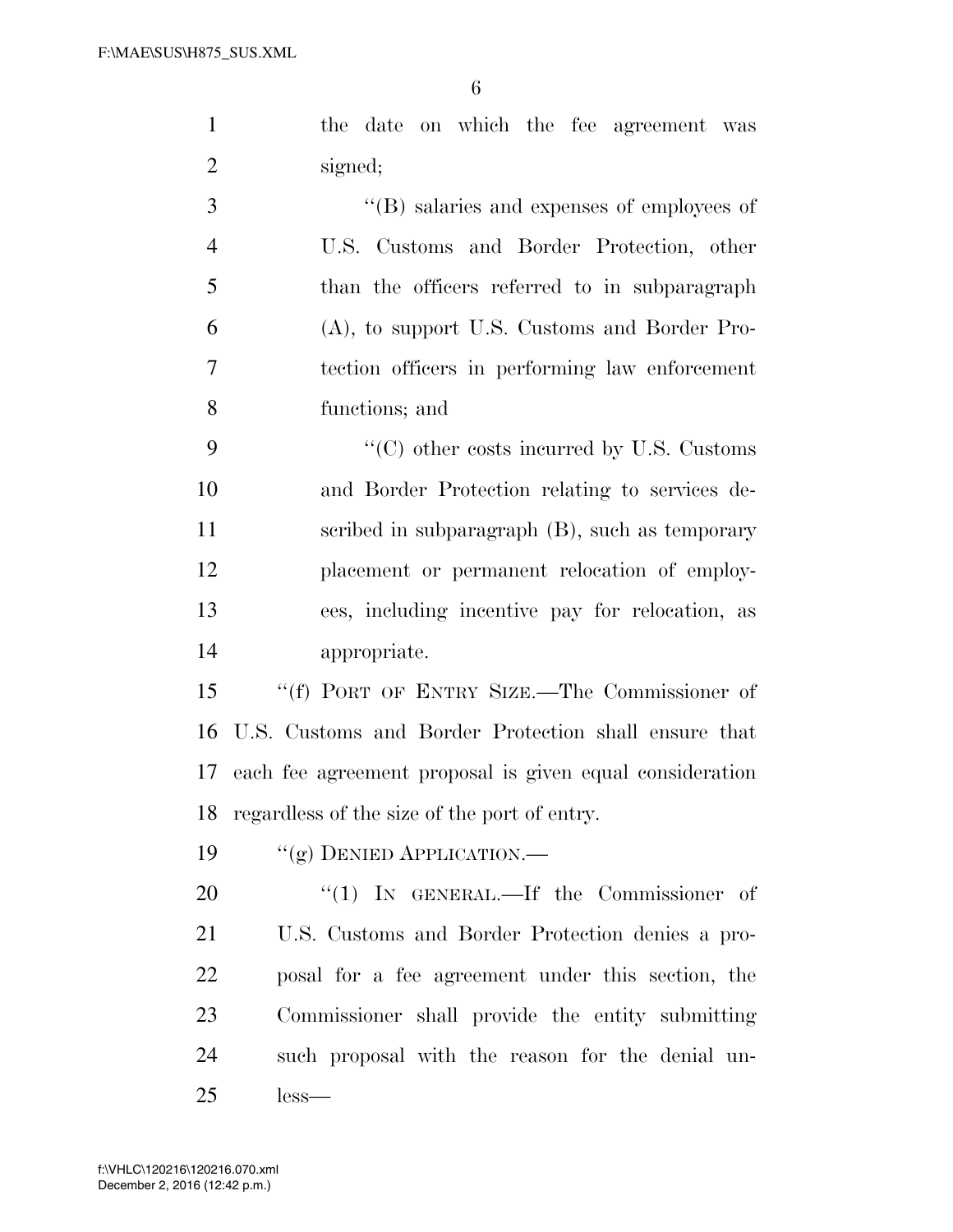| $\lq\lq$ the reason for the denial is law en-          |
|--------------------------------------------------------|
| forcement sensitive; or                                |
| $\lq\lq$ with holding the reason for the denial        |
| is in the national security interests of the           |
| United States.                                         |
| "(2) JUDICIAL REVIEW.—Decisions of the Com-            |
| missioner of U.S. Customs and Border Protection        |
| under paragraph (1) are in the discretion of the       |
| Commissioner and are not subject to judicial review.   |
| $\lq\lq$ (h) FEE.—                                     |
| "(1) IN GENERAL.—The amount of the fee to              |
| be charged under an agreement authorized under         |
| subsection (a) shall be paid by each entity request-   |
| ing U.S. Customs and Border Protection services,       |
| and shall be for the full cost of providing such serv- |
| ices, including the salaries and expenses of employ-   |
| ees and contractors of U.S. Customs and Border         |
| Protection, to provide such services and other costs   |
| incurred by U.S. Customs and Border Protection re-     |
| lating to such services, such as temporary placement   |
| or permanent relocation of such employees and con-     |
| tractors.                                              |
| "(2) TIMING.—The Commissioner of U.S. Cus-             |
| toms and Border Protection may require that the fee    |
|                                                        |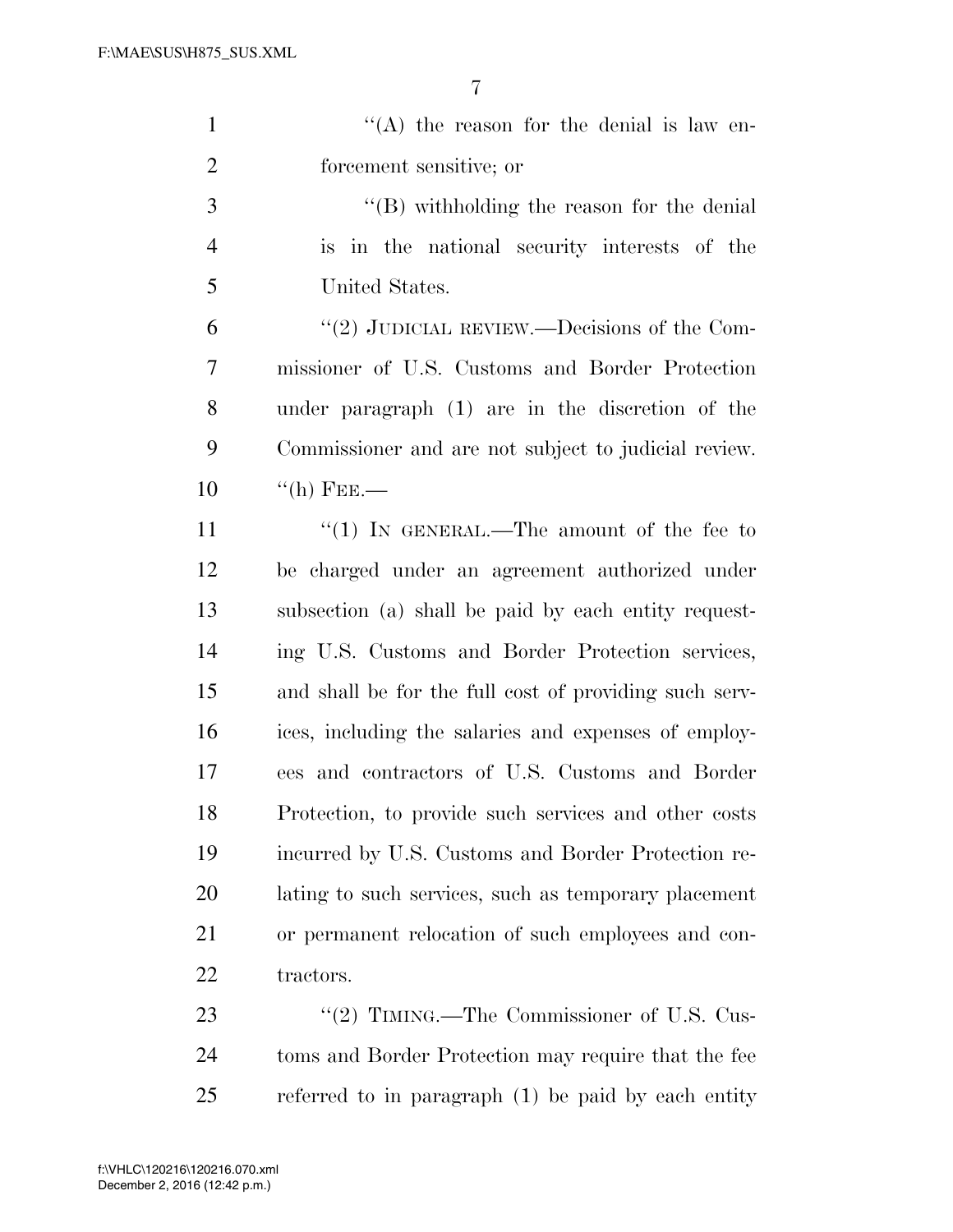| $\mathbf{1}$   | that has entered into a fee agreement under sub-     |
|----------------|------------------------------------------------------|
| $\overline{2}$ | section (a) with U.S. Customs and Border Protec-     |
| 3              | tion in advance of the performance of U.S. Customs   |
| $\overline{4}$ | and Border Protection services.                      |
| 5              | "(3) OVERSIGHT OF FEES.—The Commissioner             |
| 6              | of U.S. Customs and Border Protection shall develop  |
| 7              | a process to oversee the services for which fees are |
| 8              | charged pursuant to an agreement under subsection    |
| 9              | $(a)$ , including—                                   |
| 10             | $\lq\lq$ a determination and report on the           |
| 11             | full costs of providing such services, and a proc-   |
| 12             | ess for increasing such fees, as necessary;          |
| 13             | $\lq\lq$ the establishment of a periodic remit-      |
| 14             | tance schedule to replenish appropriations, ac-      |
| 15             | counts, or funds, as necessary; and                  |
| 16             | "(C) the identification of costs paid by             |
| 17             | such fees.                                           |
| 18             | "(i) DEPOSIT OF FUNDS.—                              |
| 19             | "(1) ACCOUNT.—Funds collected pursuant to            |
| 20             | any agreement entered into pursuant to subsection    |
| 21             | $(a)$ —                                              |
| 22             | $\lq\lq$ shall be deposited as offsetting collec-    |
| 23             | tions;                                               |
| 24             | "(B) shall remain available until expended           |
| 25             | without fiscal year limitation; and                  |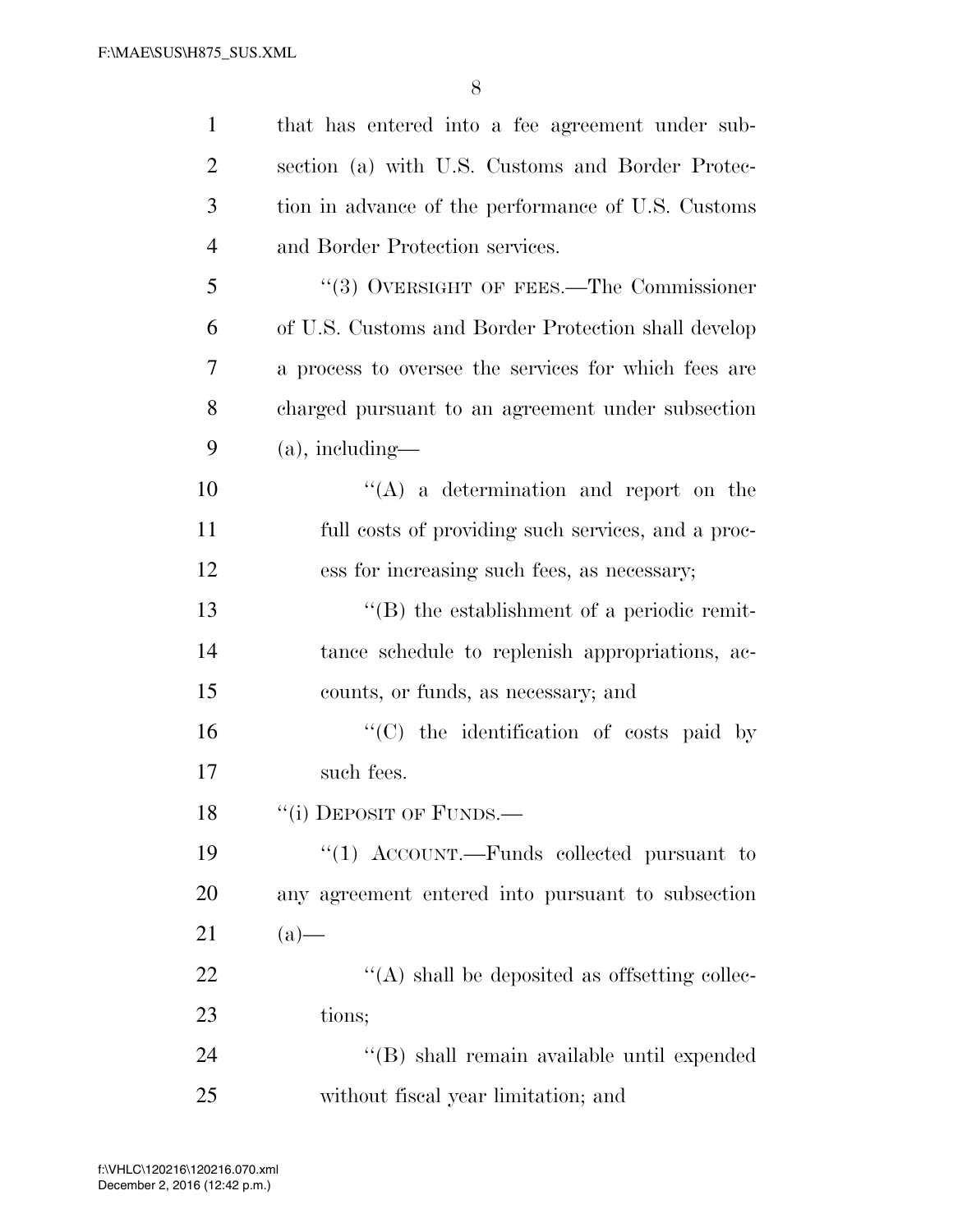$\langle ^{\prime}(C) \rangle$  shall be credited to the applicable ap- propriation, account, or fund for the amount paid out of such appropriation, account, or fund for any expenses incurred or to be incurred by U.S. Customs and Border Protection in pro- viding U.S. Customs and Border Protection services under any such agreement and any other costs incurred or to be incurred by U.S. Customs and Border Protection relating to such services.

11 "(2) RETURN OF UNUSED FUNDS.—The Com- missioner of U.S. Customs and Border Protection shall return any unused funds collected and depos- ited into the account described in paragraph (1) if a fee agreement entered into pursuant to subsection (a) is terminated for any reason or the terms of such fee agreement change by mutual agreement to cause a reduction of U.S. Customs and Border Pro- tections services. No interest shall be owed upon the return of any such unused funds.

21 "(j) TERMINATION.—

22 "(1) IN GENERAL.—The Commissioner of U.S. Customs and Border Protection shall terminate the services provided pursuant to a fee agreement en-tered into under subsection (a) with an entity that,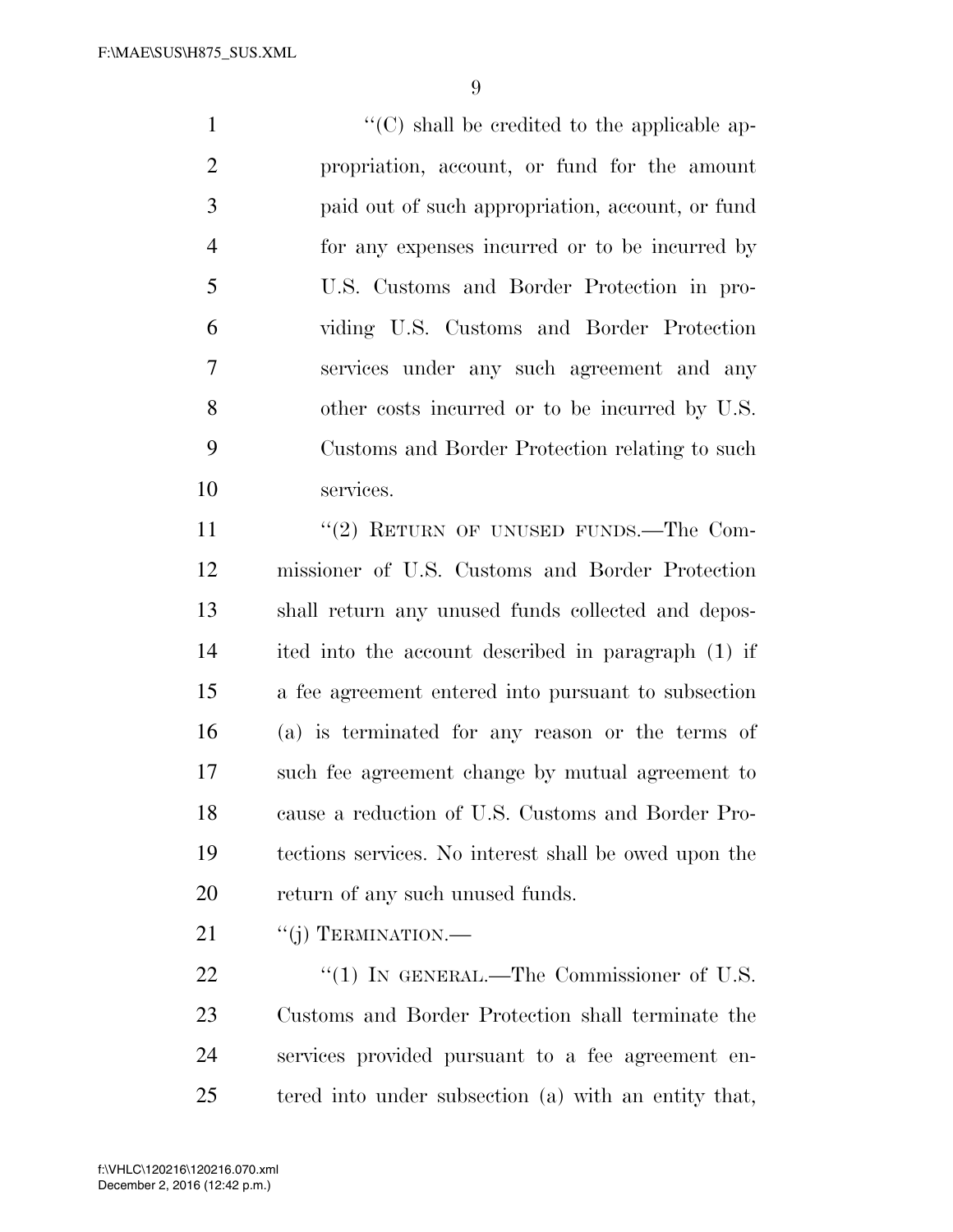after receiving notice from the Commissioner that a fee under subsection (h) is due, fails to pay such fee in a timely manner. If such services are terminated, all costs incurred by U.S. Customs and Border Pro- tection that have not been paid shall become imme- diately due and payable. Interest on unpaid fees shall accrue based on the rate and amount estab- lished under sections 6621 and 6622 of the Internal Revenue Code of 1986.

 ''(2) PENALTY.—Any entity that, after notice and demand for payment of any fee under sub- section (h), fails to pay such fee in a timely manner shall be liable for a penalty or liquidated damage equal to two times the amount of such fee. Any such amount collected under this paragraph shall be de- posited into the appropriate account specified under subsection (i) and shall be available as described in such subsection.

19 "(3) TERMINATION BY THE ENTITY.—Any enti- ty who has previously entered into an agreement with U.S. Customs and Border Protection for the re- imbursement of fees in effect on the date of enact- ment of this section, or under the provisions of this section, may request that such agreement be amend-ed to provide for termination upon advance notice,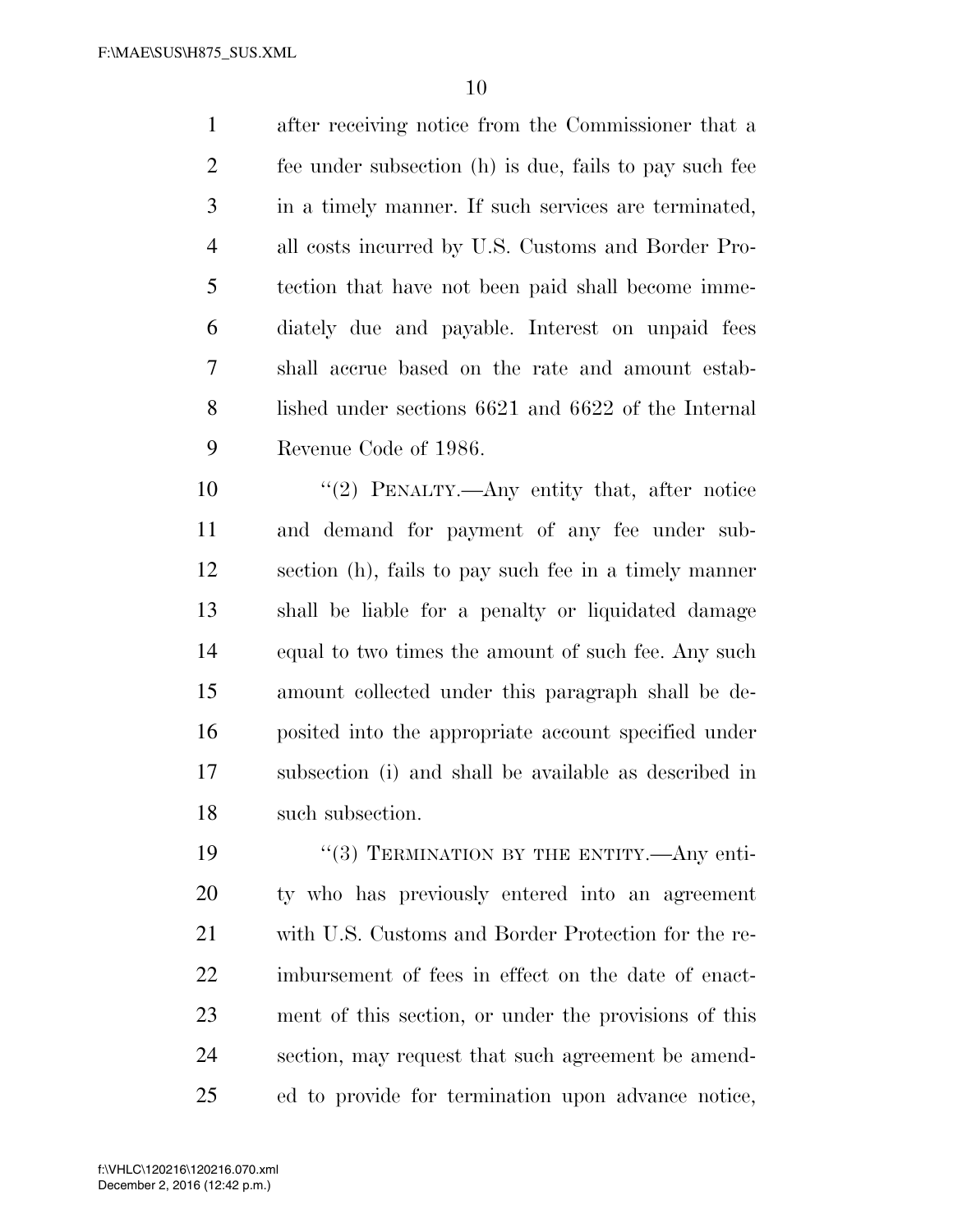| $\mathbf{1}$   | length, and terms that are negotiated between such               |
|----------------|------------------------------------------------------------------|
| $\overline{2}$ | entity and U.S. Customs and Border Protection.                   |
| 3              | "(k) ANNUAL REPORT.—The Commissioner of U.S.                     |
| 4              | Customs and Border Protection shall—                             |
| 5              | $\lq(1)$ submit an annual report identifying the                 |
| 6              | activities undertaken and the agreements entered                 |
| 7              | into pursuant to this section to—                                |
| 8              | $\lq\lq$ the Committee on Appropriations of                      |
| 9              | the Senate;                                                      |
| 10             | $\lq\lq$ the Committee on Finance of the                         |
| 11             | Senate;                                                          |
| 12             | "(C) the Committee on Homeland Security                          |
| 13             | and Governmental Affairs of the Senate;                          |
| 14             | "(D) the Committee on the Judiciary of                           |
| 15             | the Senate;                                                      |
| 16             | $\lq\lq(E)$ the Committee on Appropriations of                   |
| 17             | the House of Representatives;                                    |
| 18             | $\lq\lq(F)$ the Committee on Homeland Security                   |
| 19             | of the House of Representatives;                                 |
| 20             | "(G) the Committee on the Judiciary of                           |
| 21             | the House of Representatives; and                                |
| 22             | "(H) the Committee on Ways and Means                             |
| 23             | of the House of Representatives; and                             |
| 24             | $\cdot\cdot\cdot(2)$ not later than 15 days before entering into |
| 25             | a fee agreement, notify the members of Congress                  |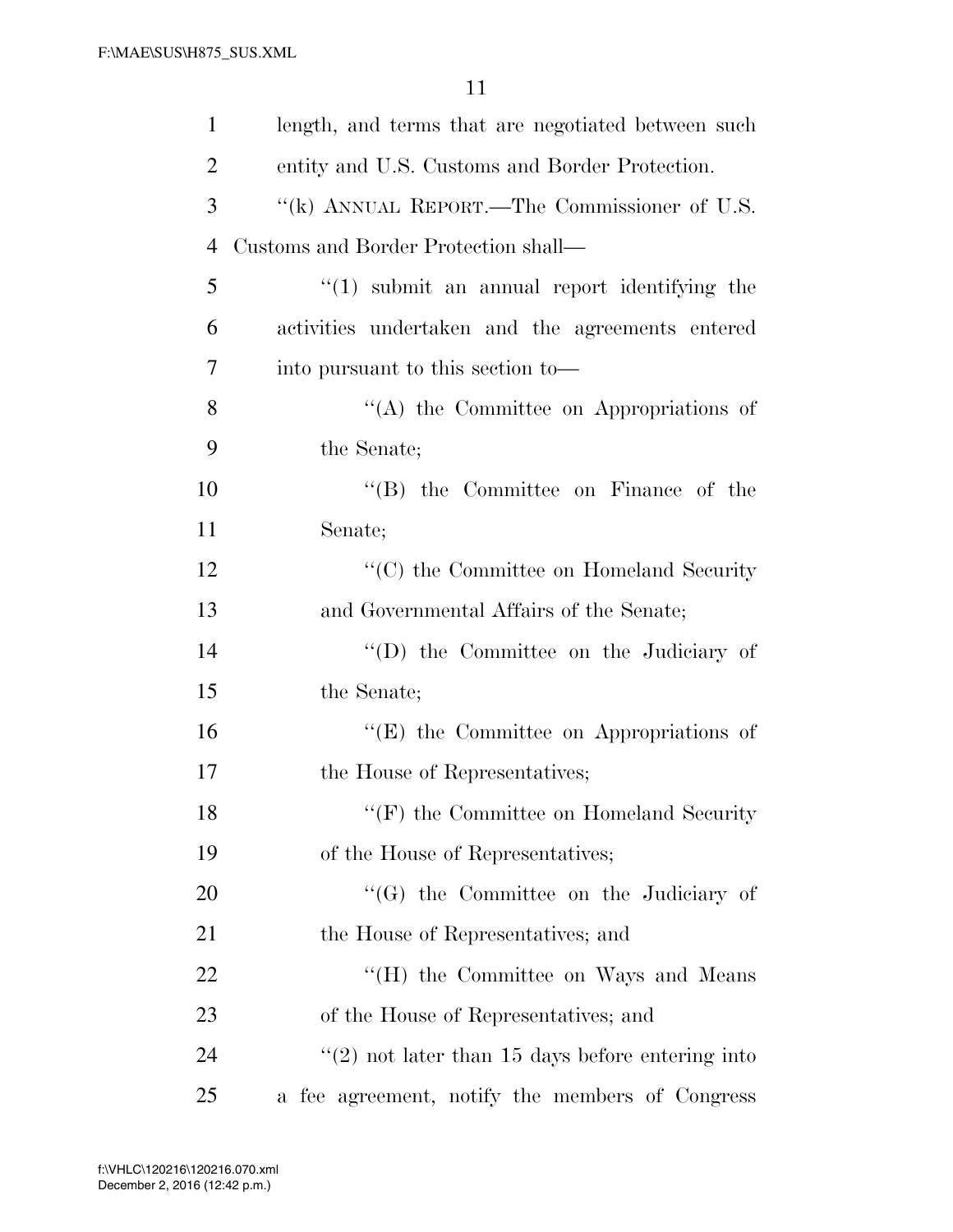that represent the State or Congressional District in which the affected port of entry or facility is located of such agreement.

 ''(l) RULE OF CONSTRUCTION.—Nothing in this sec- tion may be construed as imposing on U.S. Customs and Border Protection any responsibilities, duties, or authori-ties relating to real property.

### **''SEC. 482. PORT OF ENTRY DONATION AUTHORITY.**

9 "(a) PERSONAL PROPERTY DONATION AUTHOR-ITY.—

11 "(1) IN GENERAL.—The Commissioner of U.S. Customs and Border Protection, in consultation with the Administrator of General Services, may enter into an agreement with any entity to accept a dona- tion of personal property, money, or nonpersonal services for the uses described in paragraph (3) only with respect to the following locations at which U.S. Customs and Border Protection performs or will be performing inspection services:

20  $\langle (A) \rangle$  A new or existing sea or air port of entry.

22 "'(B) An existing Federal Government-owned land port of entry.

 ''(C) A new Federal Government-owned land port of entry if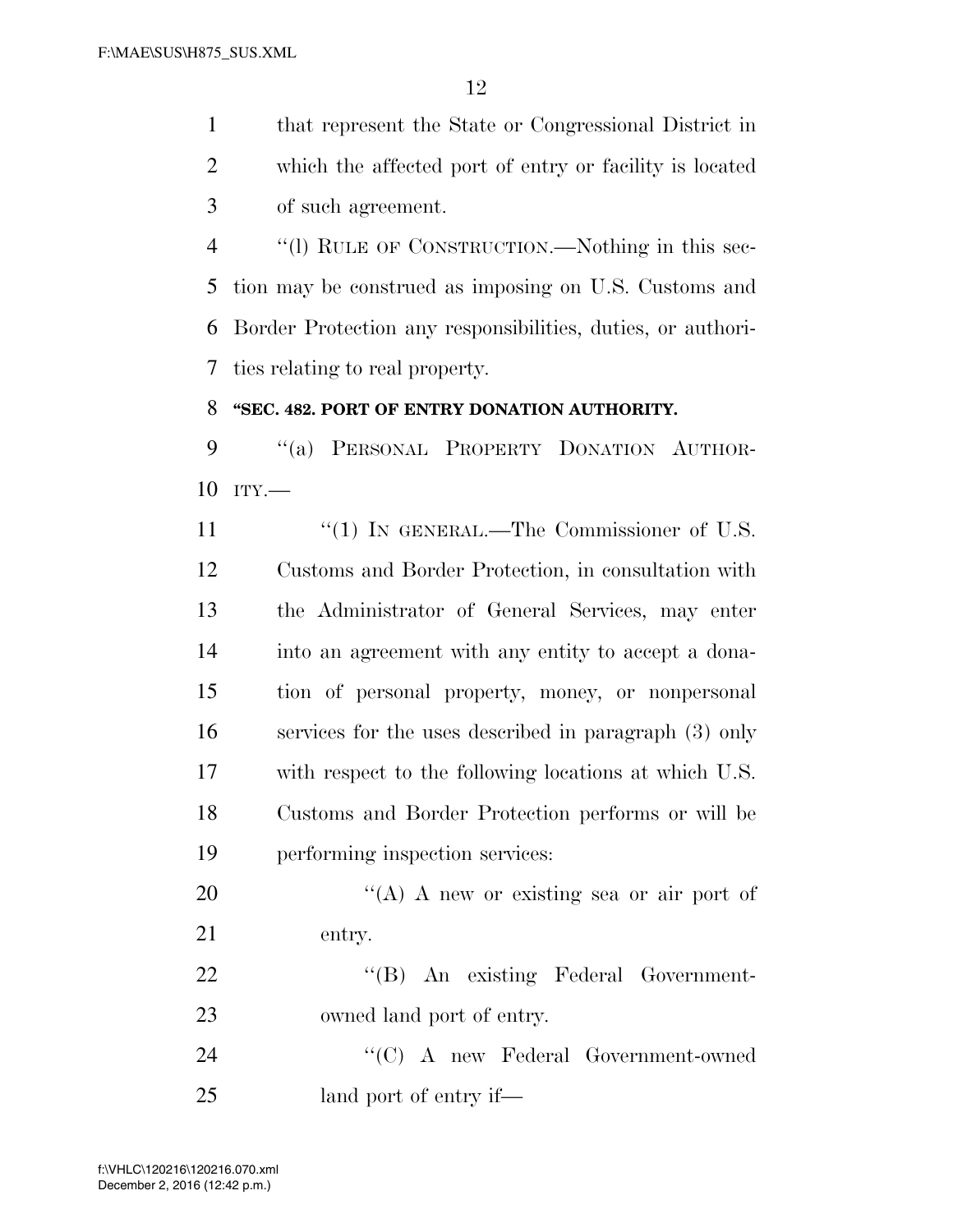F:\MAE\SUS\H875\_SUS.XML

| $\mathbf{1}$   | "(i) the fair market value of the dona-               |
|----------------|-------------------------------------------------------|
| $\overline{2}$ | tion is $$50,000,000$ or less; and                    |
| 3              | "(ii) the fair market value, including                |
| $\overline{4}$ | any personal and real property donations              |
| 5              | in total, of such port of entry when com-             |
| 6              | pleted, is $$50,000,000$ or less.                     |
| 7              | "(2) LIMITATION ON MONETARY DONATIONS.                |
| 8              | Any monetary donation accepted pursuant to this       |
| 9              | subsection may not be used to pay the salaries of     |
| 10             | U.S. Customs and Border Protection employees per-     |
| 11             | forming inspection services.                          |
| 12             | "(3) USES.—Donations accepted pursuant to             |
| 13             | this subsection may be used for activities of the Of- |
| 14             | fice of Field Operations set forth in subparagraphs   |
| 15             | (A) through $(F)$ of section 411(g)(3), which are re- |
| 16             | lated to a new or existing sea or air port of entry   |
| 17             | or a new or existing Federal Government-owned land    |
| 18             | port of entry described in paragraph (1), including   |
| 19             | expenses related to-                                  |
| 20             | $\lq\lq$ furniture, fixtures, equipment, or           |
| 21             | technology, including the installation or deploy-     |
| 22             | ment of such items; and                               |
| 23             | $\lq\lq$ the operation and maintenance of             |
| 24             | such furniture, fixtures, equipment, or tech-         |
| 25             | nology.                                               |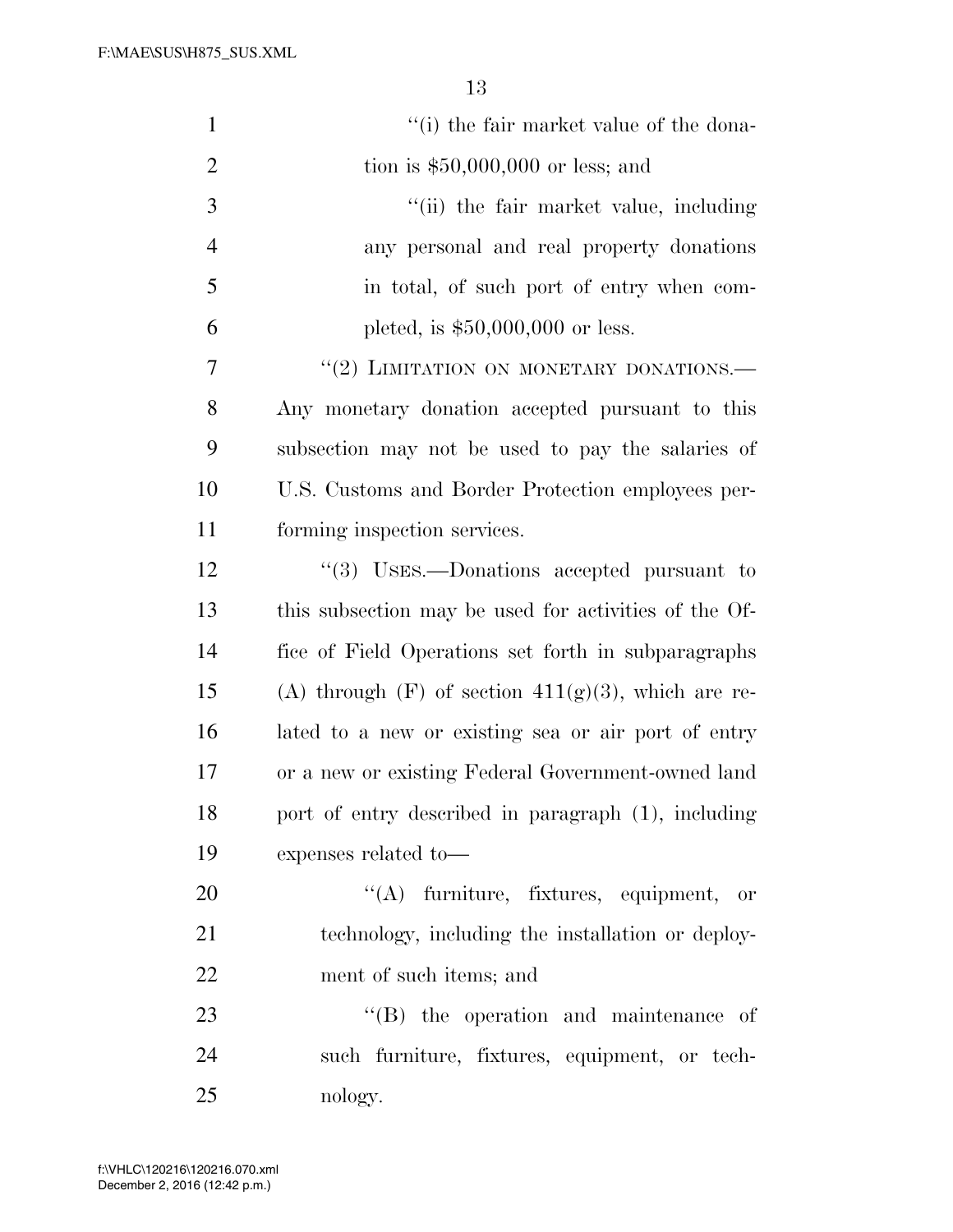| $\mathbf{1}$   | "(b) REAL PROPERTY DONATION AUTHORITY.-                  |
|----------------|----------------------------------------------------------|
| $\overline{2}$ | "(1) IN GENERAL.—Subject to paragraph $(3)$ ,            |
| 3              | the Commissioner of U.S. Customs and Border Pro-         |
| 4              | tection, and the Administrator of the General Serv-      |
| 5              | ices Administration, as applicable, may enter into an    |
| 6              | agreement with any entity to accept a donation of        |
| 7              | real property or money for uses described in para-       |
| 8              | $graph (2)$ only with respect to the following locations |
| 9              | at which U.S. Customs and Border Protection per-         |
| 10             | forms or will be performing inspection services:         |
| 11             | "(A) A new or existing sea or air port of                |
| 12             | entry.                                                   |
| 13             | "(B) An existing Federal Government-                     |
| 14             | owned land port of entry.                                |
| 15             | $\lq\lq$ (C) A new Federal Government-owned              |
| 16             | land port of entry if—                                   |
| 17             | "(i) the fair market value of the dona-                  |
| 18             | tion is $$50,000,000$ or less; and                       |
| 19             | "(ii) the fair market value, including                   |
| 20             | any personal and real property donations                 |
| 21             | in total, of such port of entry when com-                |
| <u>22</u>      | pleted, is $$50,000,000$ or less.                        |
| 23             | "(2) USE.—Donations accepted pursuant to                 |
| 24             | this subsection may be used for activities of the Of-    |
| 25             | fice of Field Operations set forth in section $411(g)$ , |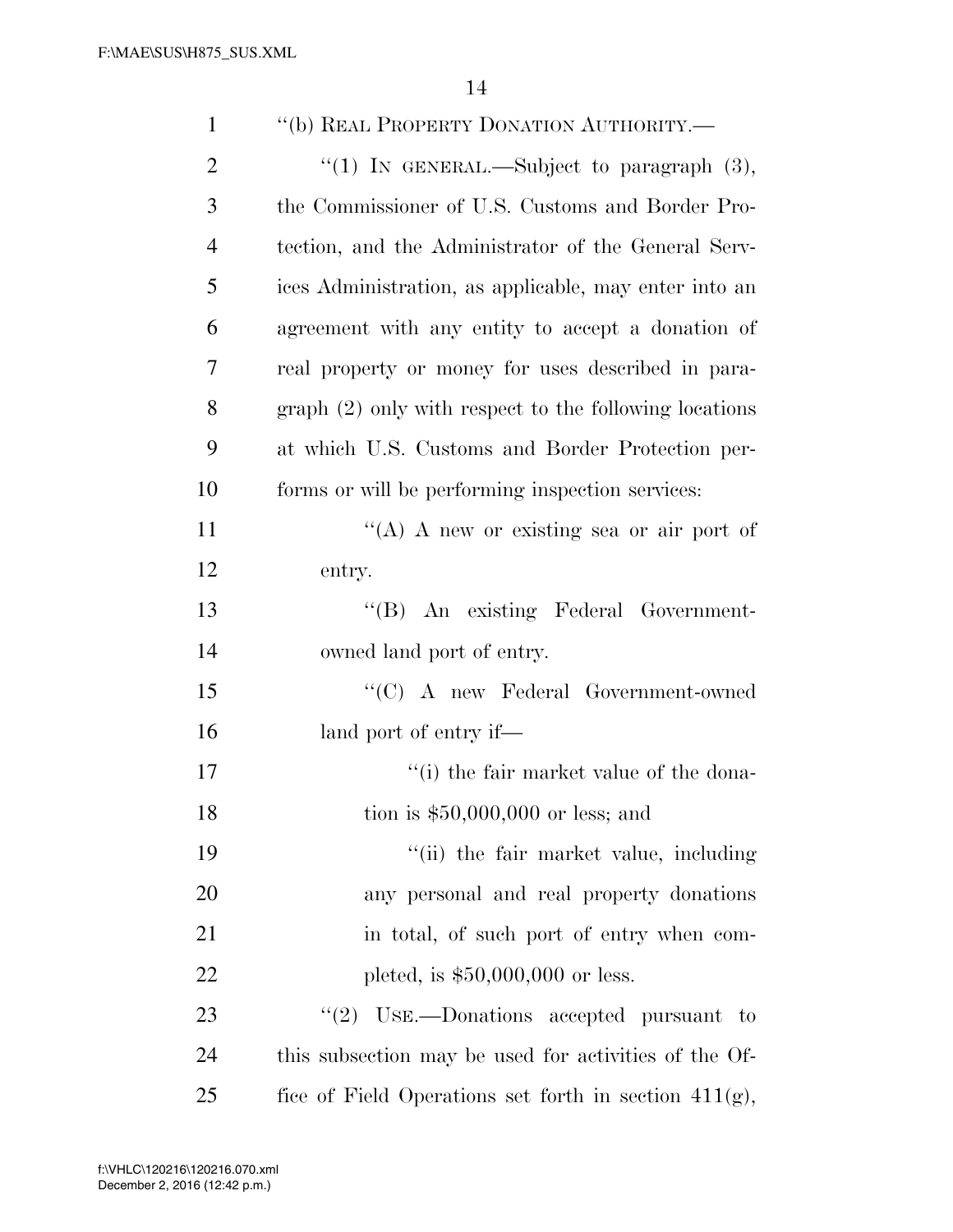| 1              | which are related to the construction, alteration, op- |
|----------------|--------------------------------------------------------|
| $\overline{2}$ | eration, or maintenance of a new or existing sea or    |
| 3              | air port of entry or a new or existing a Federal Gov-  |
| $\overline{4}$ | ernment-owned land port of entry described in para-    |
| 5              | $graph(1)$ , including expenses related to-            |
| 6              | $\lq\lq$ and acquisition, design, construction,        |
| 7              | repair, or alteration; and                             |
| 8              | $\lq\lq$ operation and maintenance of such             |
| 9              | port of entry facility.                                |
| 10             | "(3) LIMITATION ON REAL PROPERTY DONA-                 |
| 11             | TIONS.—A donation of real property under this sub-     |
| 12             | section at an existing land port of entry owned by     |
| 13             | the General Services Administration may only be ac-    |
| 14             | cepted by the Administrator of General Services.       |
| 15             | $``(4)$ SUNSET.                                        |
| 16             | "(A) IN GENERAL.—The authority to enter                |
| 17             | into an agreement under this subsection shall          |
| 18             | terminate on the date that is four years after         |
| 19             | the date of the enactment of this section.             |
| 20             | "(B) RULE OF CONSTRUCTION.—The ter-                    |
| 21             | mination date referred to in subparagraph (A)          |
| 22             | shall not apply to carrying out the terms of an        |
| 23             | agreement under this subsection if such agree-         |
| 24             | ment is entered into before such termination           |
| 25             | date.                                                  |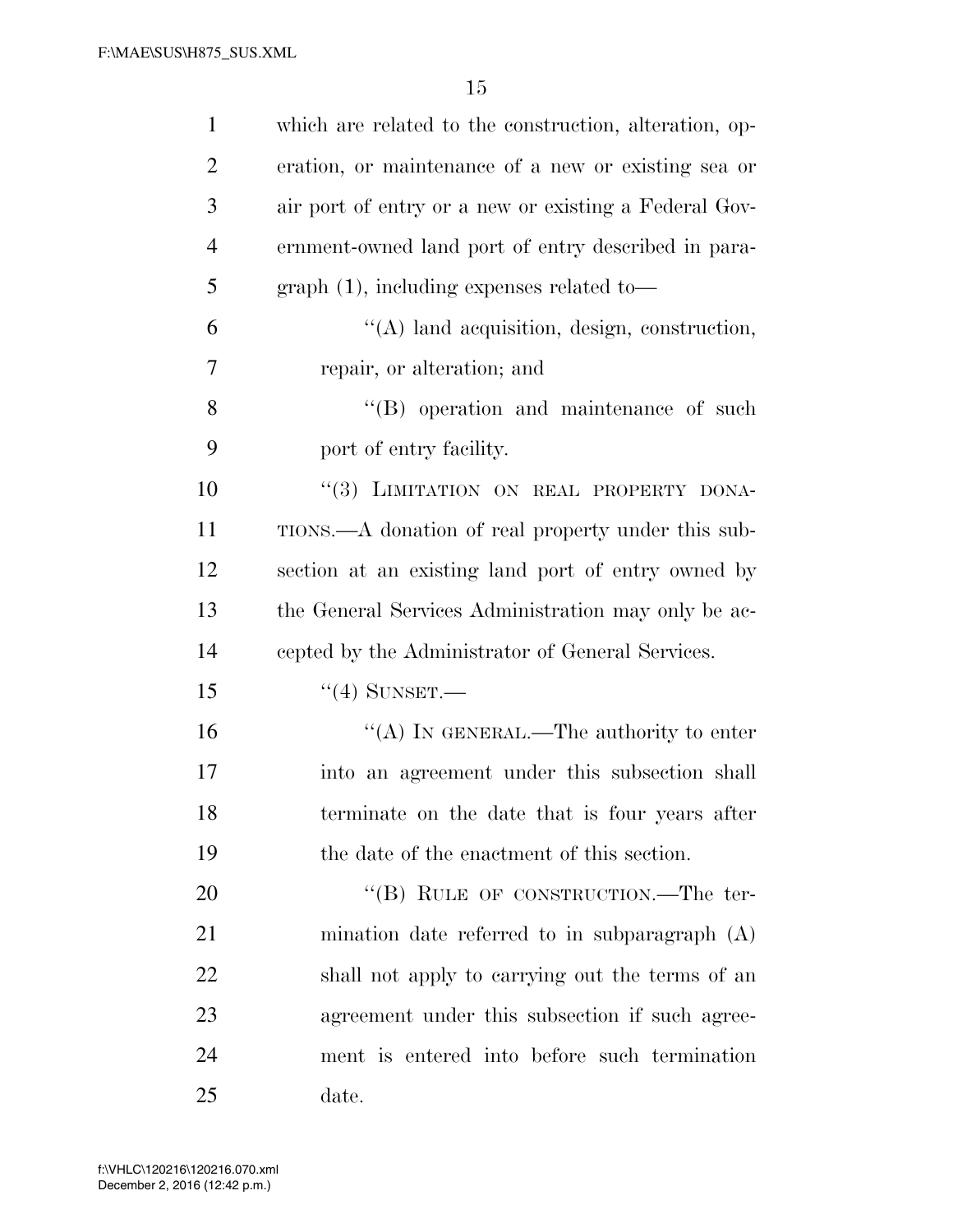| $\mathbf{1}$   | "(c) GENERAL PROVISIONS.—                             |
|----------------|-------------------------------------------------------|
| $\overline{2}$ | "(1) DURATION.—An agreement entered into              |
| 3              | under subsection (a) or (b) (and, in the case of such |
| $\overline{4}$ | subsection (b), in accordance with paragraph (4) of   |
| 5              | such subsection) may last as long as required to      |
| 6              | meet the terms of such agreement.                     |
| 7              | "(2) CRITERIA.—In carrying out an agreement           |
| 8              | entered into under subsection (a) or (b), the Com-    |
| 9              | missioner of U.S. Customs and Border Protection,      |
| 10             | in consultation with the Administrator of General     |
| 11             | Services, shall establish criteria regarding—         |
| 12             | $\lq\lq$ the selection and evaluation of do-          |
| 13             | nors;                                                 |
| 14             | "(B) the identification of roles and respon-          |
| 15             | sibilities between U.S. Customs and Border            |
| 16             | Protection, the General Services Administra-          |
| 17             | tion, and donors;                                     |
| 18             | $\lq\lq$ (C) the identification, allocation, and      |
| 19             | management of explicit and implicit risks of          |
| 20             | partnering between the Federal Government             |
| 21             | and donors;                                           |
| 22             | "(D) decision-making and dispute resolu-              |
| 23             | tion processes; and                                   |
| 24             | $\lq\lq(E)$ processes for U.S. Customs and Bor-       |
| 25             | der Protection, and the General Services Ad-          |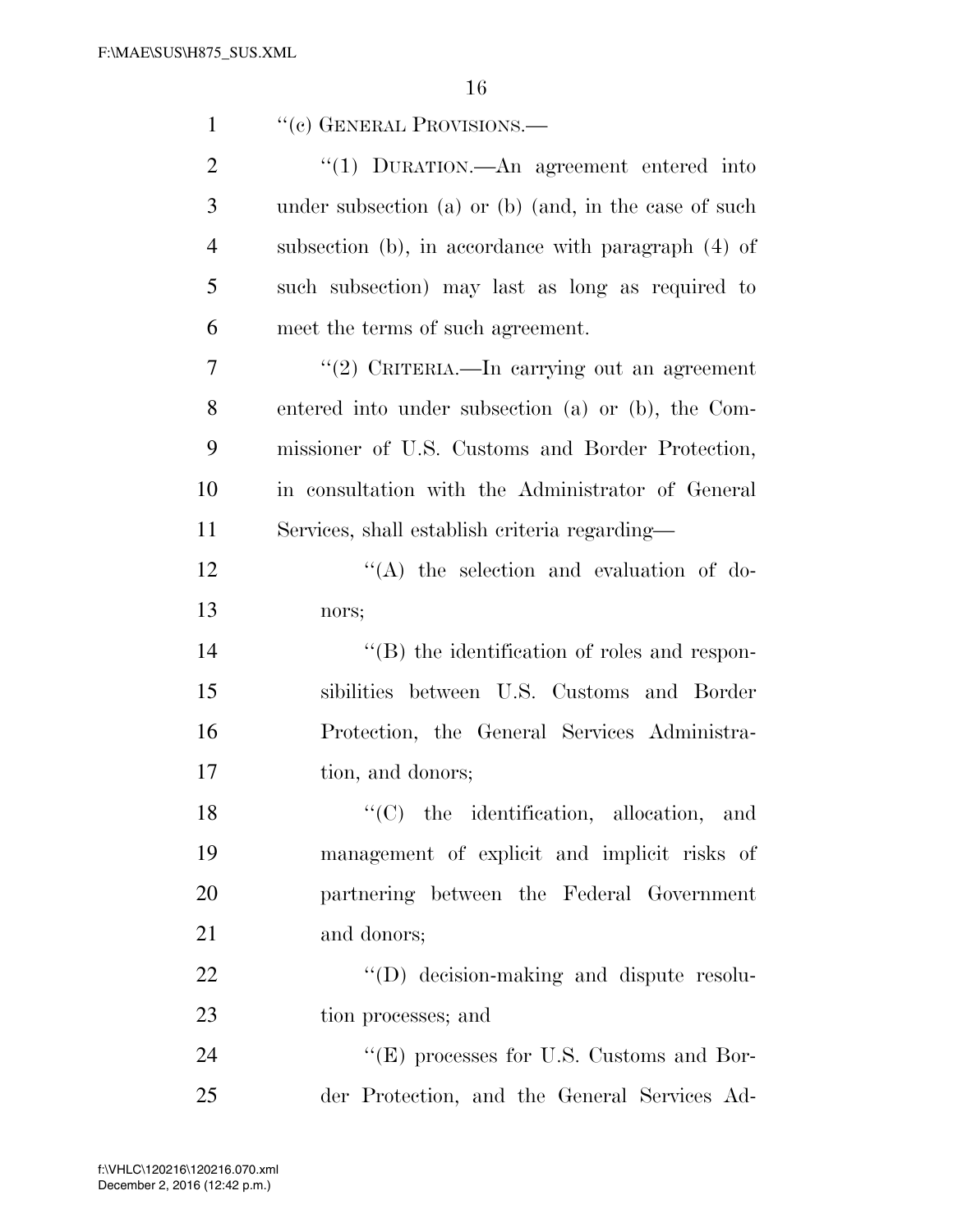| $\mathbf{1}$   | ministration, as applicable, to terminate agree- |
|----------------|--------------------------------------------------|
| $\overline{2}$ | ments if selected donors are not meeting the     |
| 3              | terms of any such agreement, including the se-   |
| $\overline{4}$ | curity standards established by U.S. Customs     |
| 5              | and Border Protection.                           |
| 6              | $\lq(3)$ EVALUATION PROCEDURES.—                 |
| $\overline{7}$ | "(A) IN GENERAL.—The Commissioner of             |
| 8              | U.S. Customs and Border Protection, in con-      |
| 9              | sultation with the Administrator of General      |
| 10             | Services, as applicable, shall—                  |
| 11             | "(i) establish criteria for evaluating a         |
| 12             | proposal to enter into an agreement under        |
| 13             | subsection (a) or (b); and                       |
| 14             | "(ii) make such criteria publicly avail-         |
| 15             | able.                                            |
| 16             | "(B) CONSIDERATIONS.—Criteria estab-             |
| 17             | lished pursuant to subparagraph $(A)$ shall con- |
| 18             | sider—                                           |
| 19             | "(i) the impact of a proposal referred           |
| 20             | to in such subparagraph on the land, sea,        |
| 21             | or air port of entry at issue and other          |
| 22             | ports of entry or similar facilities or other    |
| 23             | infrastructure near the location of the pro-     |
| 24             | posed donation;                                  |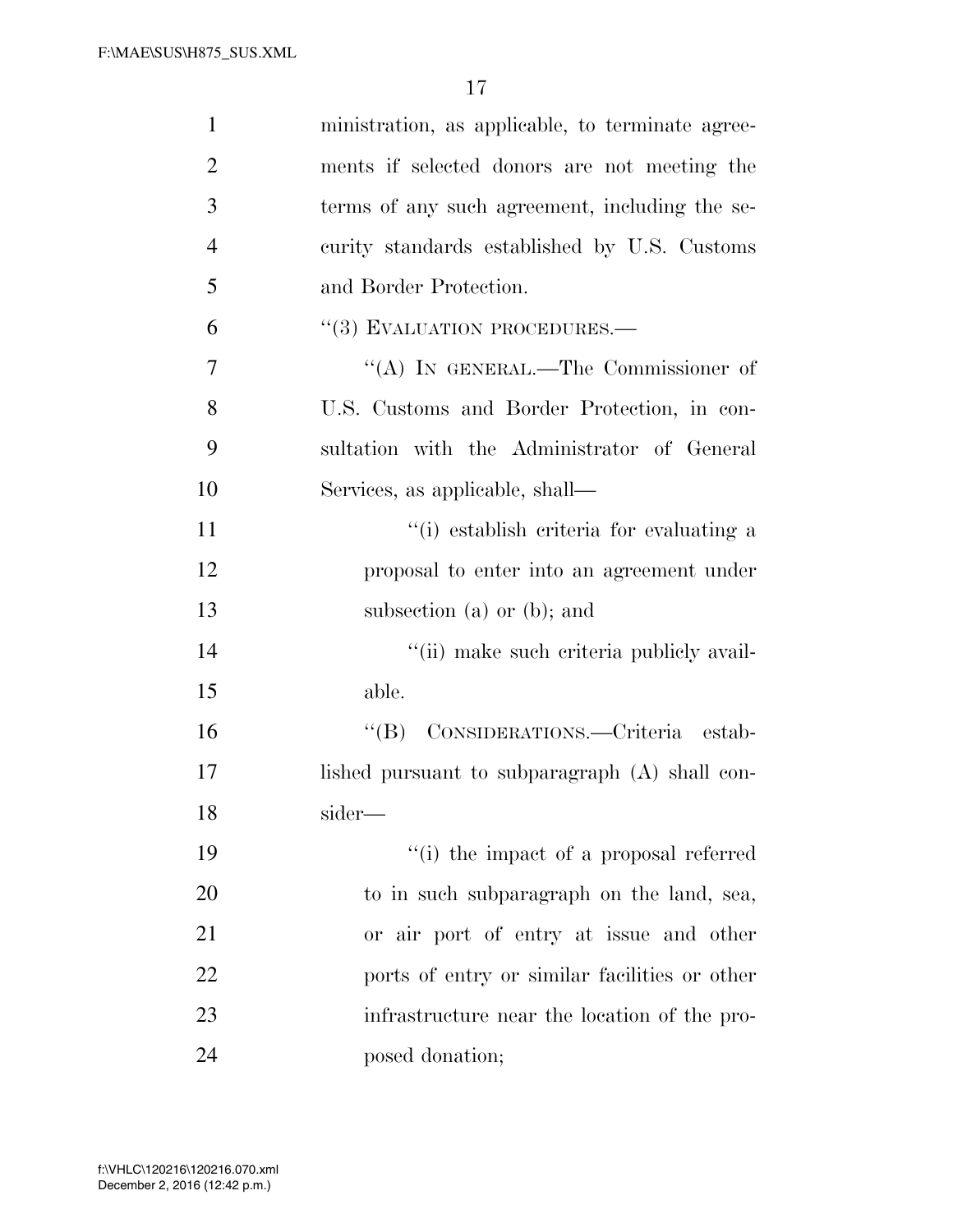| $\mathbf{1}$   | "(ii) such proposal's potential to in-     |
|----------------|--------------------------------------------|
| $\overline{2}$ | crease trade and travel efficiency through |
| 3              | added capacity;                            |
| $\overline{4}$ | "(iii) such proposal's potential to en-    |
| 5              | hance the security of the port of entry at |
| 6              | issue;                                     |
| 7              | "(iv) the impact of the proposal on re-    |
| 8              | ducing wait times at that port of entry or |
| 9              | facility and other ports of entry on the   |
| 10             | same border;                               |
| 11             | $f'(v)$ for a donation under subsection    |
| 12             | $(b)$ —                                    |
| 13             | $\lq\lq$ (I) whether such donation satis-  |
| 14             | fies the requirements of such pro-         |
| 15             | posal, or whether additional real prop-    |
| 16             | erty would be required; and                |
| 17             | "(II) how such donation was ac-            |
| 18             | quired, including if eminent domain        |
| 19             | was used;                                  |
| 20             | "(vi) the funding available to complete    |
| 21             | the intended use of such donation;         |
| 22             | "(vii) the costs of maintaining and op-    |
| 23             | erating such donation;                     |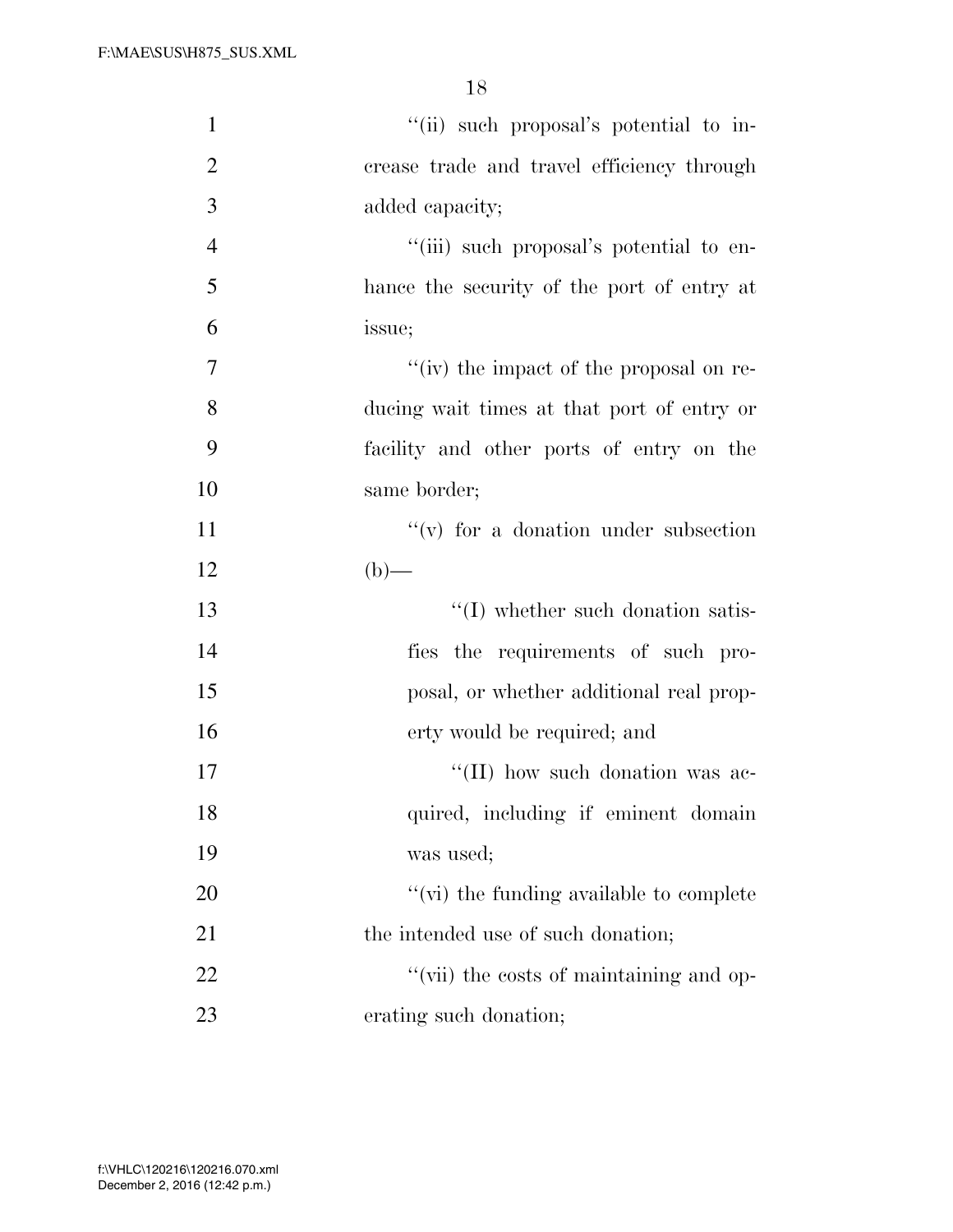| $\mathbf{1}$<br>"(viii) the impact of such proposal on      |
|-------------------------------------------------------------|
| $\overline{2}$<br>U.S. Customs and Border Protection staff- |
| 3<br>ing requirements; and                                  |
| $\overline{4}$<br>"(ix) other factors that the Commis-      |
| 5<br>sioner or Administrator determines to be               |
| 6<br>relevant.                                              |
| ``(C)<br>DETERMINATION AND NOTIFICA-<br>7                   |
| 8<br>TION.                                                  |
| 9<br>"(i) INCOMPLETE PROPOSALS.—                            |
| 10<br>$\lq\lq$ (I) IN GENERAL.—Not later                    |
| 11<br>than 60 days after receiving the pro-                 |
| 12<br>posals for a donation agreement from                  |
| 13<br>an entity, the Commissioner of U.S.                   |
| 14<br>Customs and Border Protection shall                   |
| 15<br>notify such entity as to whether such                 |
| 16<br>proposal is complete or incomplete.                   |
| RESUBMISSION.—If the<br>17<br>$``(\Pi)$                     |
| Commissioner of U.S. Customs and<br>18                      |
| 19<br>Border Protection determines that a                   |
| 20<br>proposal is incomplete, the Commis-                   |
| 21<br>sioner shall-                                         |
| "(aa) notify the appropriate<br>22                          |
| 23<br>entity and provide such entity                        |
| 24<br>with a description of all informa-                    |
| 25<br>tion or material that is needed to                    |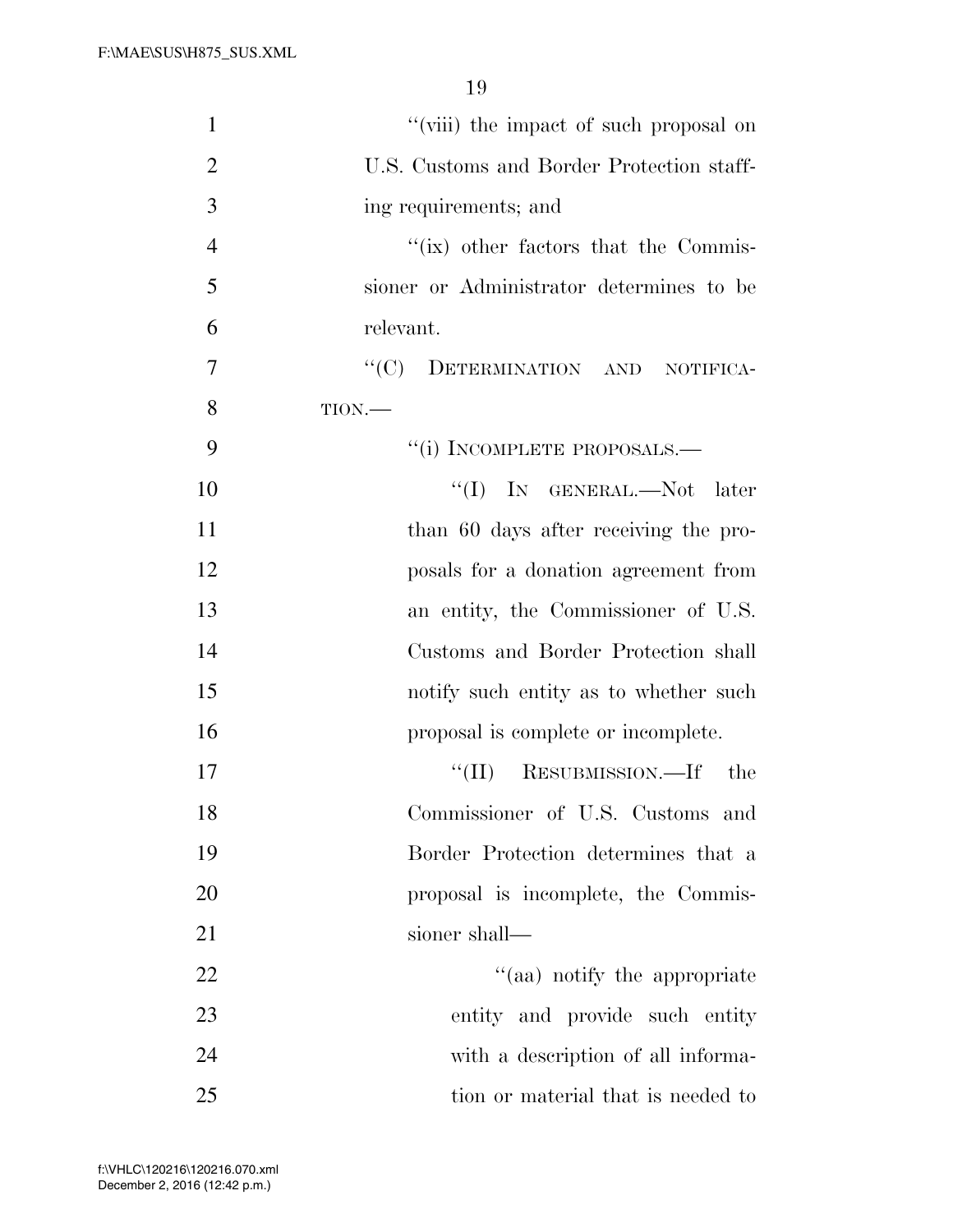| $\mathbf{1}$   | complete review of the proposal;                     |
|----------------|------------------------------------------------------|
| $\overline{2}$ | and                                                  |
|                |                                                      |
| 3              | "(bb) allow the entity to re-                        |
| $\overline{4}$ | submit the proposal with addi-                       |
| 5              | tional information and material                      |
| 6              | described in item (aa) to com-                       |
| 7              | plete the proposal.                                  |
| 8              | ``(ii)<br>COMPLETE PROPOSALS.-Not                    |
| 9              | later than 180 days after receiving a com-           |
| 10             | pleted proposal to enter into an agreement           |
| 11             | under subsection (a) or (b), the Commis-             |
| 12             | sioner of U.S. Customs and Border Protec-            |
| 13             | tion, with the concurrence of the Adminis-           |
| 14             | trator of General Services, as applicable,           |
| 15             | shall—                                               |
| 16             | $\lq\lq$ determine whether to ap-                    |
| 17             | prove or deny such proposal; and                     |
| 18             | $\lq\lq$ (II) notify the entity that sub-            |
| 19             | mitted such proposal of such deter-                  |
| 20             | mination.                                            |
| 21             | "(4) SUPPLEMENTAL FUNDING.—Except as re-             |
| 22             | quired under section 3307 of title 40, United States |
| 23             | Code, real property donations to the Administrator   |
| 24             | of General Services made pursuant to subsection (a)  |
| 25             | and (b) at a GSA-owned land port of entry may be     |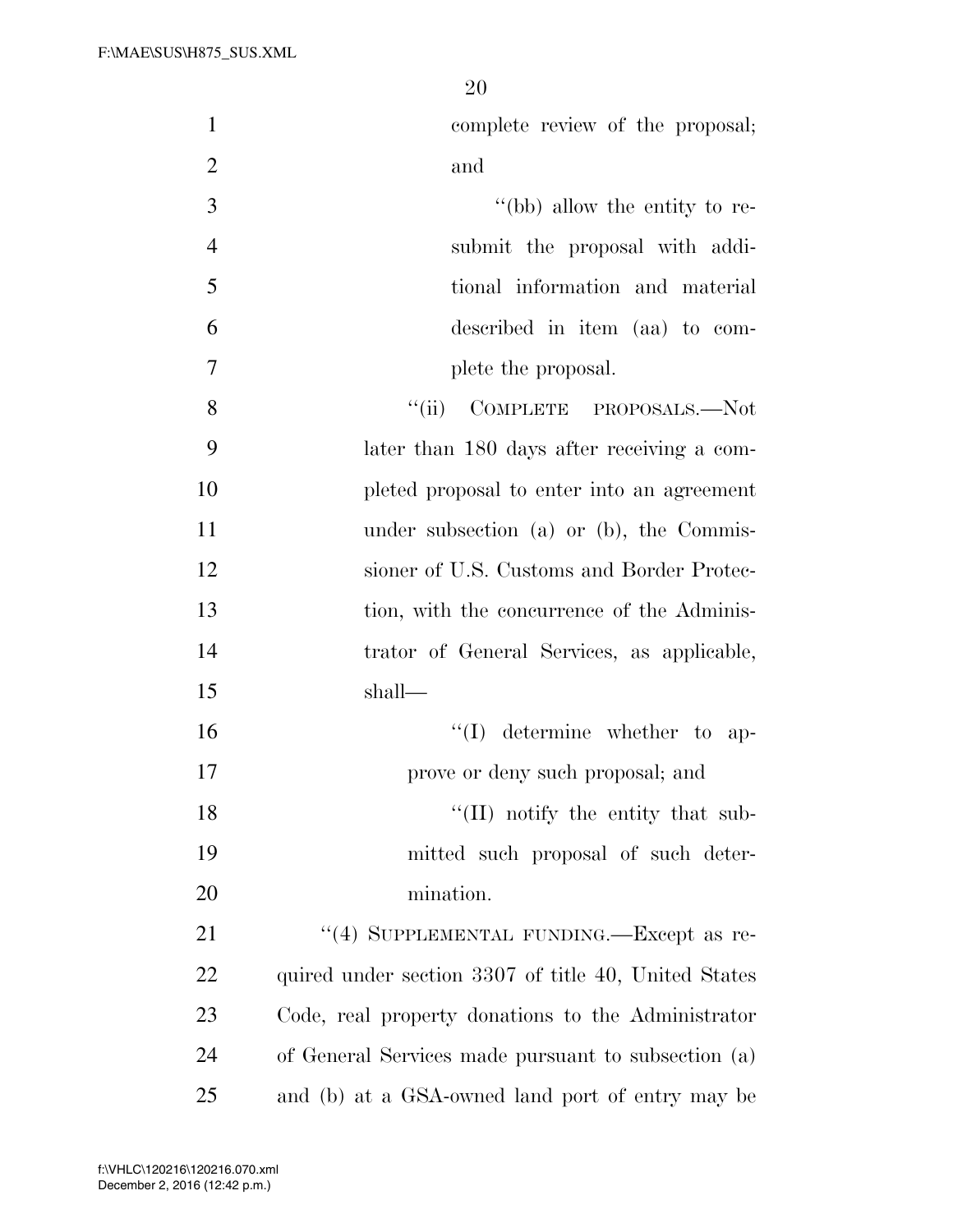used in addition to any other funding for such pur- pose, including appropriated funds, property, or services.

4 "(5) RETURN OF DONATIONS.—The Commis- sioner of U.S. Customs and Border Protection, or the Administrator of General Services, as applicable, may return any donation made pursuant to sub- section (a) or (b). No interest shall be owed to the donor with respect to any donation provided under such subsections that is returned pursuant to this subsection.

12 <sup>''</sup>(6) PROHIBITION ON CERTAIN FUNDING.

13 "(A) IN GENERAL.—Except as provided in subsections (a) and (b) regarding the accept- ance of donations, the Commissioner of U.S. Customs and Border Protection and the Admin- istrator of General Services, as applicable, may not, with respect to an agreement entered into under either of such subsections, obligate or ex- pend amounts in excess of amounts that have been appropriated pursuant to any appropria- tions Act for purposes specified in either of such subsections or otherwise made available for any of such purposes.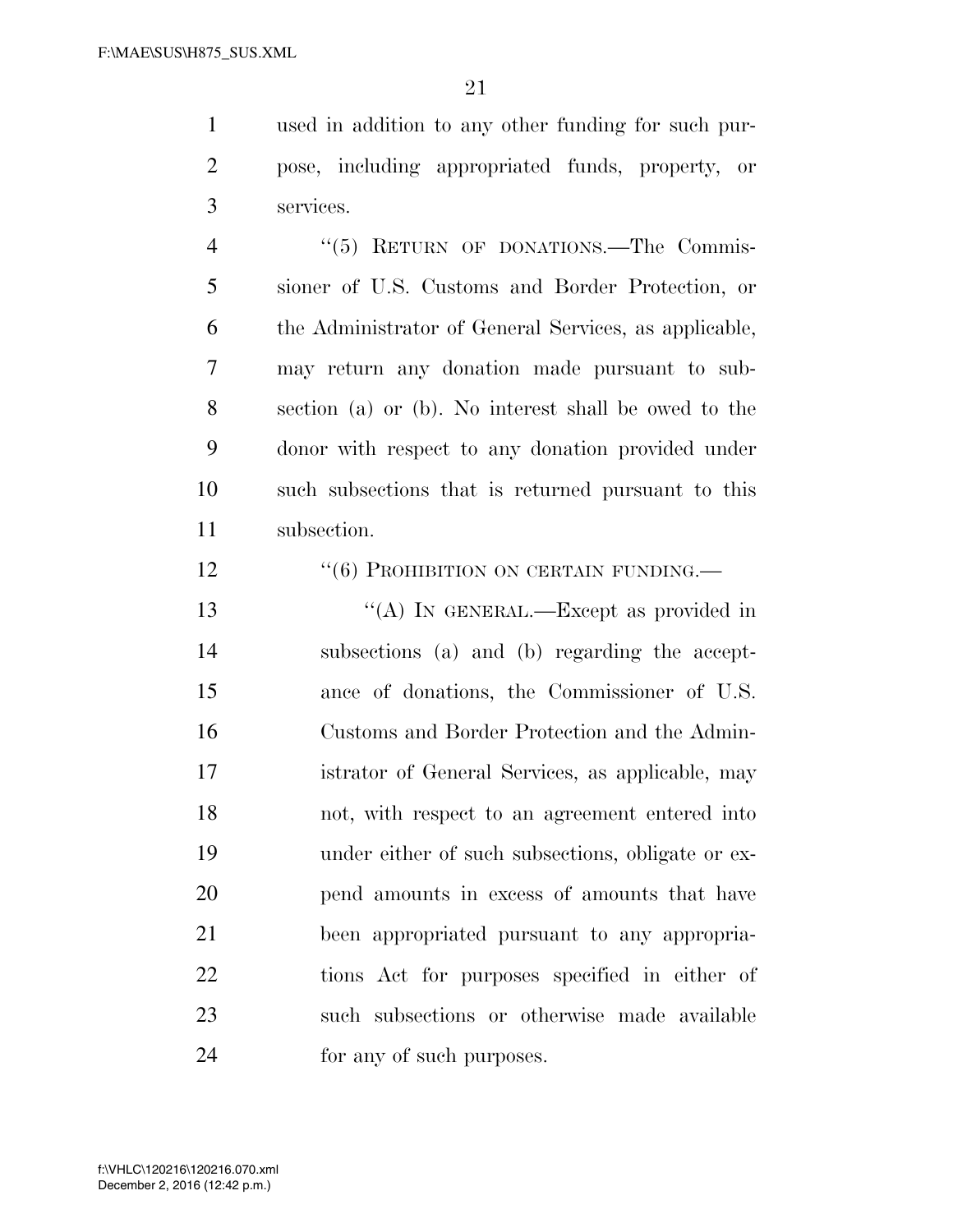| $\mathbf{1}$   | "(B) CERTIFICATION REQUIREMENT.—Be-                   |
|----------------|-------------------------------------------------------|
| $\overline{2}$ | fore accepting any donations pursuant to an           |
| 3              | agreement under subsection (a) or (b), the            |
| $\overline{4}$ | Commissioner of U.S. Customs and Border               |
| 5              | Protection shall certify to the congressional         |
| 6              | committees set forth in paragraph (7) that the        |
| $\overline{7}$ | donation will not be used for the construction        |
| 8              | of a detention facility or a border fence or wall.    |
| 9              | "(7) ANNUAL REPORTS.—The Commissioner of              |
| 10             | U.S. Customs and Border Protection, in collabora-     |
| 11             | tion with the Administrator of General Services, as   |
| 12             | applicable, shall submit an annual report identifying |
| 13             | the activities undertaken and agreements entered      |
| 14             | into pursuant to subsections (a) and (b) to-          |
| 15             | "(A) the Committee on Appropriations of               |
| 16             | the Senate;                                           |
| 17             | "(B) the Committee on Environment and                 |
| 18             | Public Works of the Senate;                           |
| 19             | $\lq\lq$ (C) the Committee on Finance of the          |
| 20             | Senate;                                               |
| 21             | $\lq\lq$ (D) the Committee on Homeland Security       |
| 22             | and Governmental Affairs of the Senate;               |
| 23             | "(E) the Committee on the Judiciary of                |
| 24             | the Senate;                                           |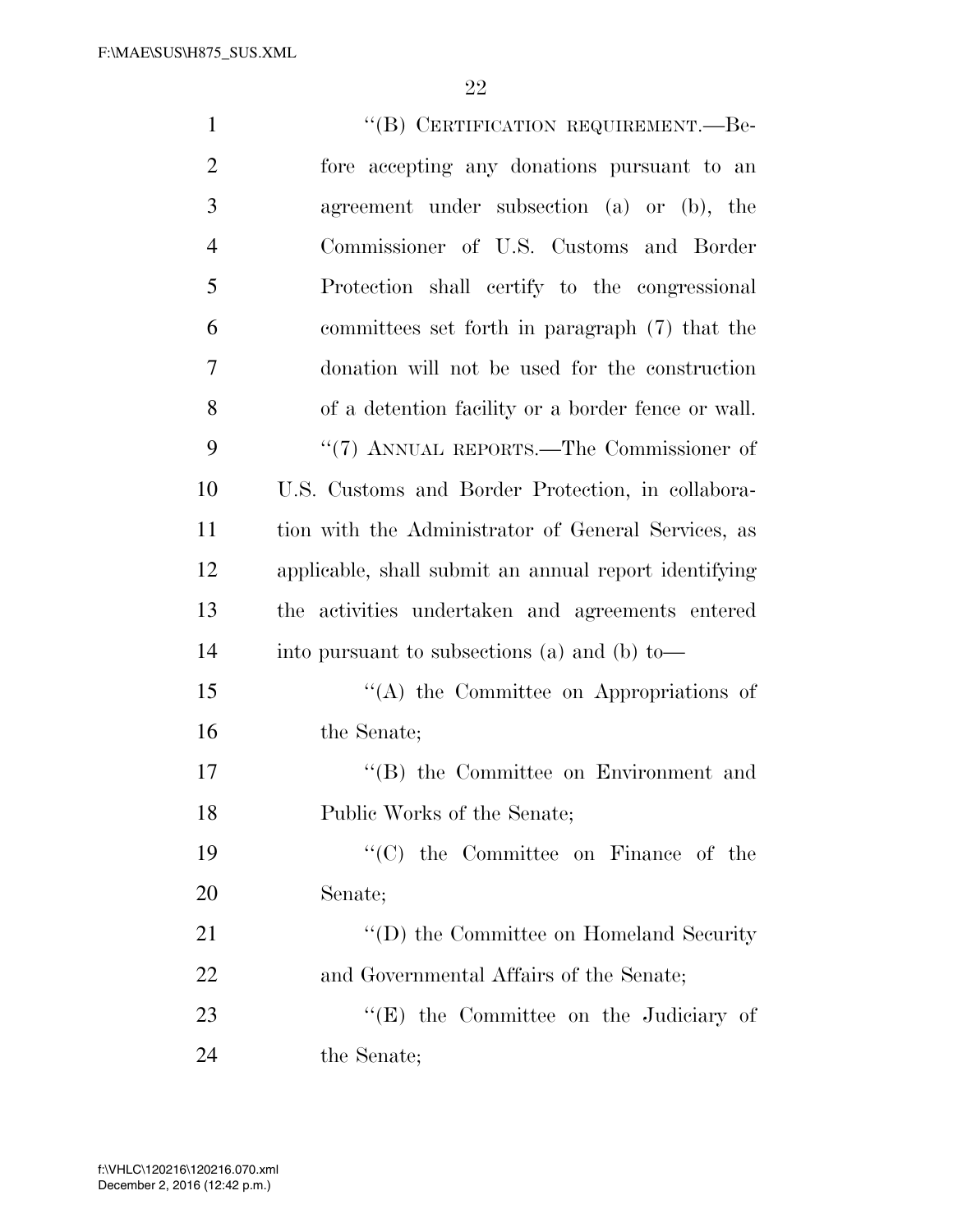| $\mathbf{1}$   | $\lq\lq(F)$ the Committee on Appropriations of                |
|----------------|---------------------------------------------------------------|
| $\overline{2}$ | the House of Representatives;                                 |
| 3              | "(G) the Committee on Homeland Security                       |
| $\overline{4}$ | of the House of Representatives;                              |
| 5              | "(H) the Committee on the Judiciary of                        |
| 6              | the House of Representatives;                                 |
| 7              | "(I) the Committee on Transportation and                      |
| 8              | Infrastructure of the House of Representatives;               |
| 9              | and                                                           |
| 10             | $\lq\lq(J)$ the Committee on Ways and Means of                |
| 11             | the House of Representatives.                                 |
| 12             | "(d) GAO REPORT.—The Comptroller General of the               |
| 13             | United States shall submit an annual report to the con-       |
| 14             | gressional committees referred to in subsection $(c)(7)$ that |
| 15             | evaluates—                                                    |
| 16             | $\lq(1)$ fee agreements entered into pursuant to              |
| 17             | section $481;$                                                |
| 18             | $\lq(2)$ donation agreements entered into pursuant            |
| 19             | to subsections $(a)$ and $(b)$ ; and                          |
| 20             | $\cdot\cdot$ (3) the fees and donations received by U.S.      |
| 21             | Customs and Border Protection pursuant to such                |
| 22             | agreements.                                                   |
| 23             | "(e) JUDICIAL REVIEW.—Decisions of the Commis-                |
| 24             | sioner of U.S. Customs and Border Protection and the Ad-      |
| 25             | ministrator of the General Services Administration under      |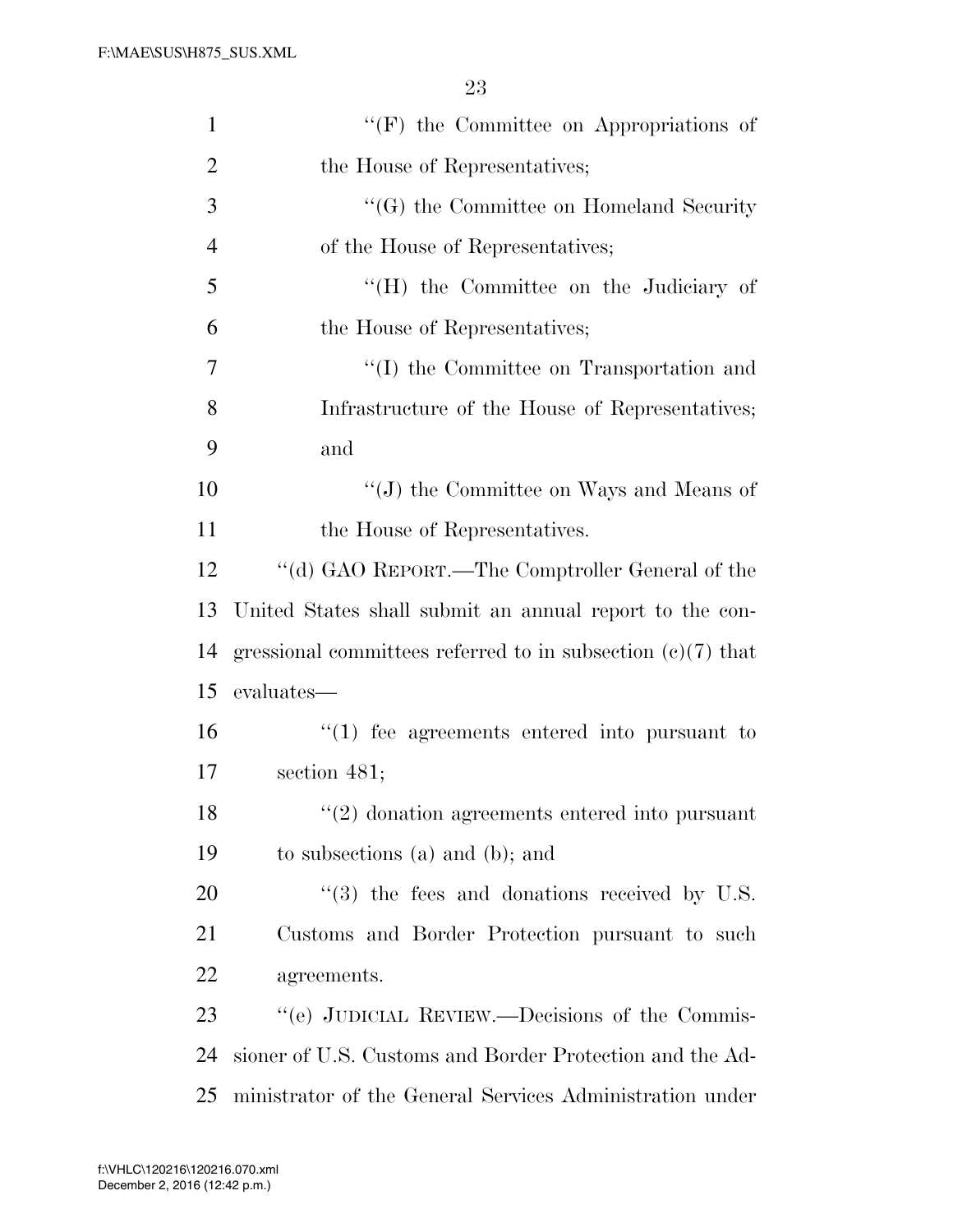this section regarding the acceptance of real or personal property are in the discretion of the Commissioner and the Administrator and are not subject to judicial review. ''(f) RULE OF CONSTRUCTION.—Except as otherwise provided in this section, nothing in this section may be construed as affecting in any manner the responsibilities, duties, or authorities of U.S. Customs and Border Protec-tion or the General Services Administration.

### **''SEC. 483. CURRENT AND PROPOSED AGREEMENTS.**

 ''Nothing in this subtitle or in section 4 of the Cross- Border Trade Enhancement Act of 2016 may be con-strued as affecting—

 ''(1) any agreement entered into pursuant to section 560 of division D of the Consolidated and Further Continuing Appropriations Act, 2013 (Pub-16 lic Law 113–6) or section 559 of title V of division F of the Consolidated Appropriations Act, 2014 (6 U.S.C. 211 note; Public Law 113–76), as in exist- ence on the day before the date of the enactment of this subtitle, and any such agreement shall continue 21 to have full force and effect on and after such date; or

23  $(2)$  a proposal accepted for consideration by U.S. Customs and Border Protection pursuant to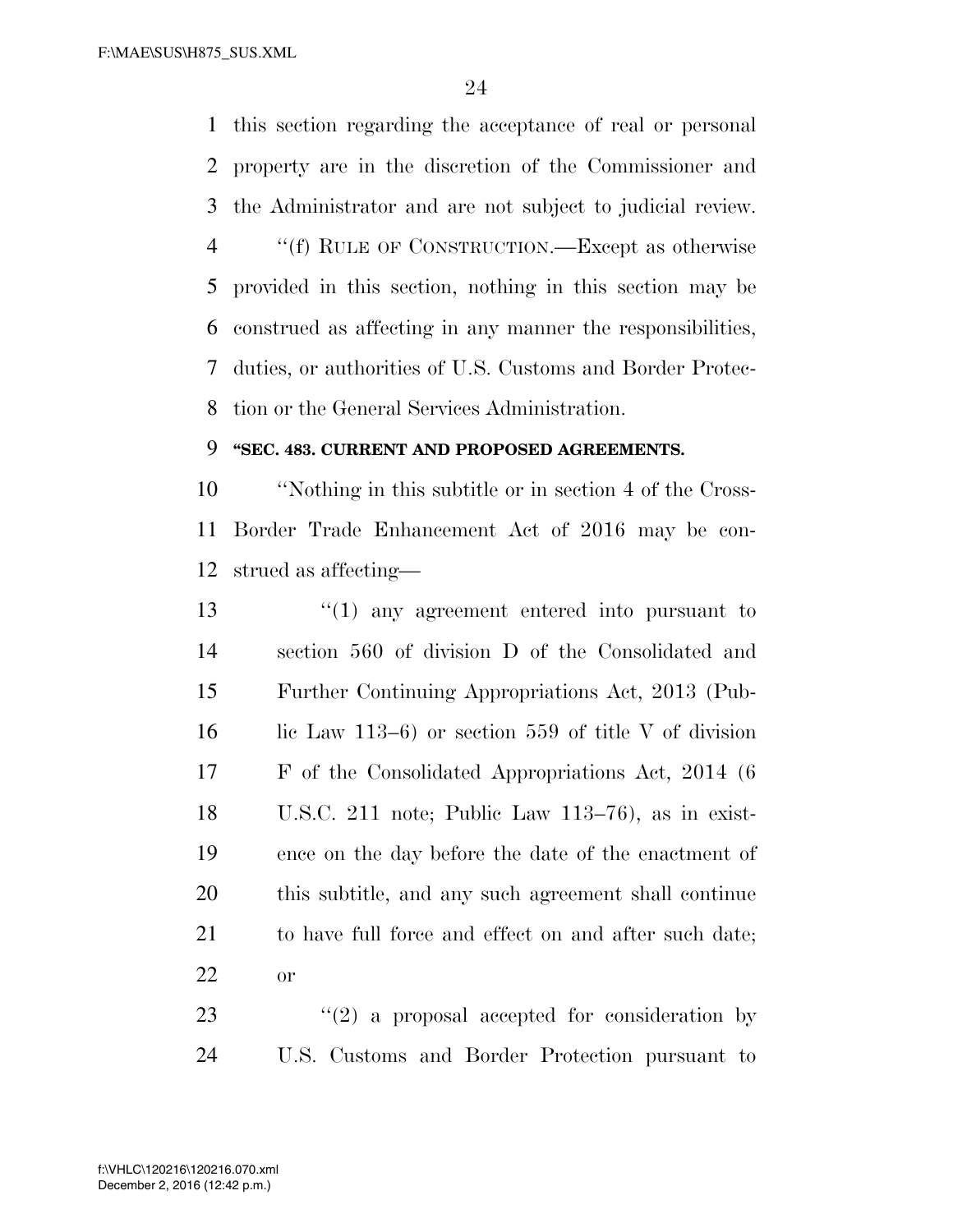| $\mathbf{1}$   | such section 559, as in existence on the day before                                                               |
|----------------|-------------------------------------------------------------------------------------------------------------------|
| $\overline{2}$ | such date of enactment.                                                                                           |
| 3              | "SEC. 484. DEFINITIONS.                                                                                           |
| 4              | "In this subtitle:                                                                                                |
| 5              | "(1) $DONOR$ .—The term 'donor' means any en-                                                                     |
| 6              | tity that is proposing to make a donation under this                                                              |
| 7              | Act.                                                                                                              |
| 8              | "(2) ENTITY.—The term 'entity' means any—                                                                         |
| 9              | $\lq\lq$ (A) person;                                                                                              |
| 10             | "(B) partnership, corporation, trust, es-                                                                         |
| 11             | tate, cooperative, association, or any other orga-                                                                |
| 12             | nized group of persons;                                                                                           |
| 13             | "(C) Federal, State or local government                                                                           |
| 14             | (including any subdivision, agency or instru-                                                                     |
| 15             | mentality thereof); or                                                                                            |
| 16             | $\lq\lq$ (D) any other private or governmental en-                                                                |
| 17             | tity.".                                                                                                           |
| 18             | (b) CLERICAL AMENDMENT.—The table of contents                                                                     |
| 19             | in section $1(b)$ of the Homeland Security Act of 2002 is                                                         |
| 20             | amended by adding at the end of the list of items relating                                                        |
| 21             | to title IV the following:                                                                                        |
|                | "Subtitle G—U.S. Customs and Border Protection Public Private<br>Partnerships                                     |
|                | "Sec. 481. Fee agreements for certain services at ports of entry.<br>"Sec. 482. Port of entry donation authority. |

- ''Sec. 483. Current and proposed agreements.
- ''Sec. 484. Definitions.''.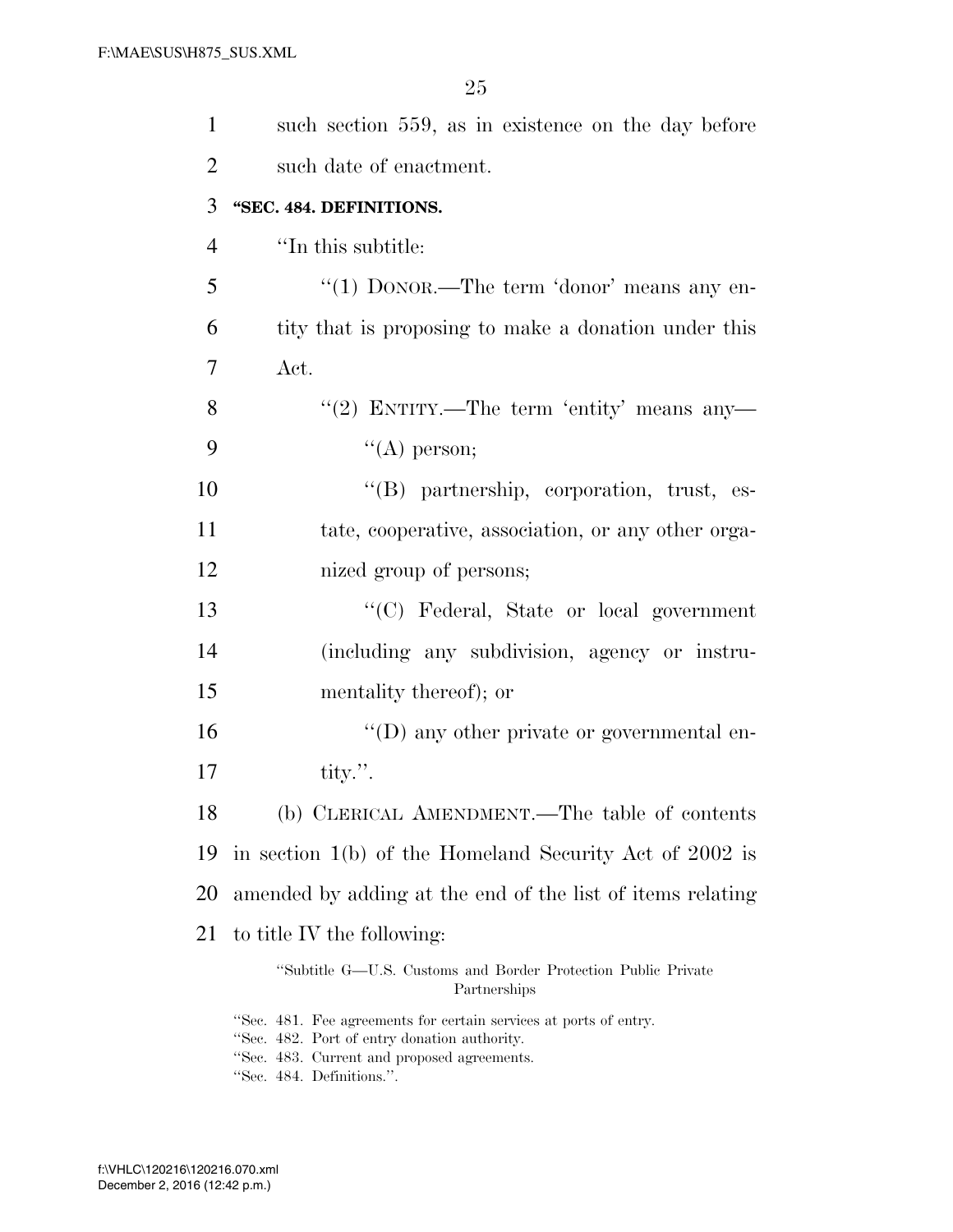| 1              | SEC. 3. MODIFICATION OF EXISTING REPORTS TO CON-                               |
|----------------|--------------------------------------------------------------------------------|
| $\overline{2}$ | GRESS.                                                                         |
| 3              | Section 907(b) of the Trade Facilitation and Trade                             |
| 4              | Enforcement Act of $2015$ (Public Law 114–125) is                              |
| 5              | amended—                                                                       |
| 6              | $(1)$ in paragraph $(3)$ , by striking "or" at the                             |
| 7              | end;                                                                           |
| 8              | $(2)$ in paragraph $(4)$ , by striking the period at                           |
| 9              | the end and inserting "; or"; and                                              |
| 10             | $(3)$ by adding at the end the following:                                      |
| 11             | $\cdot\cdot$ (5) the program for entering into reimbursable                    |
| 12             | fee agreements with U.S. Customs and Border Pro-                               |
| 13             | tection established under section 481 of the Home-                             |
| 14             | land Security Act of 2002.".                                                   |
| 15             | SEC. 4. REPEALS.                                                               |
| 16             | (a) CONTRACT AUTHORITY.—Section 560 of division                                |
| 17             | D of the Consolidated and Further Continuing Appropria-                        |
|                | 18 tions Act, 2013 (Public Law 113-6) is repealed.                             |
| 19             | (b) PARTNERSHIP PILOT PROGRAM.—Section 559 of                                  |
| 20             | division F of the Consolidated Appropriations Act, 2014                        |
| 21             | $(6 \text{ U.S.C. } 211 \text{ note}; \text{Public Law } 113-76)$ is repealed. |
| 22             | SEC. 5. WAIVER OF POLYGRAPH EXAMINATION REQUIRE-                               |
| 23             | MENT FOR CERTAIN LAW ENFORCEMENT AP-                                           |
| 24             | PLICANTS.                                                                      |
| 25             | Section 3 of the Anti-Border Corruption Act of 2010                            |
| <b>26</b>      | (Public Law 111–376; 6 U.S.C. 221) is amended—                                 |
|                |                                                                                |